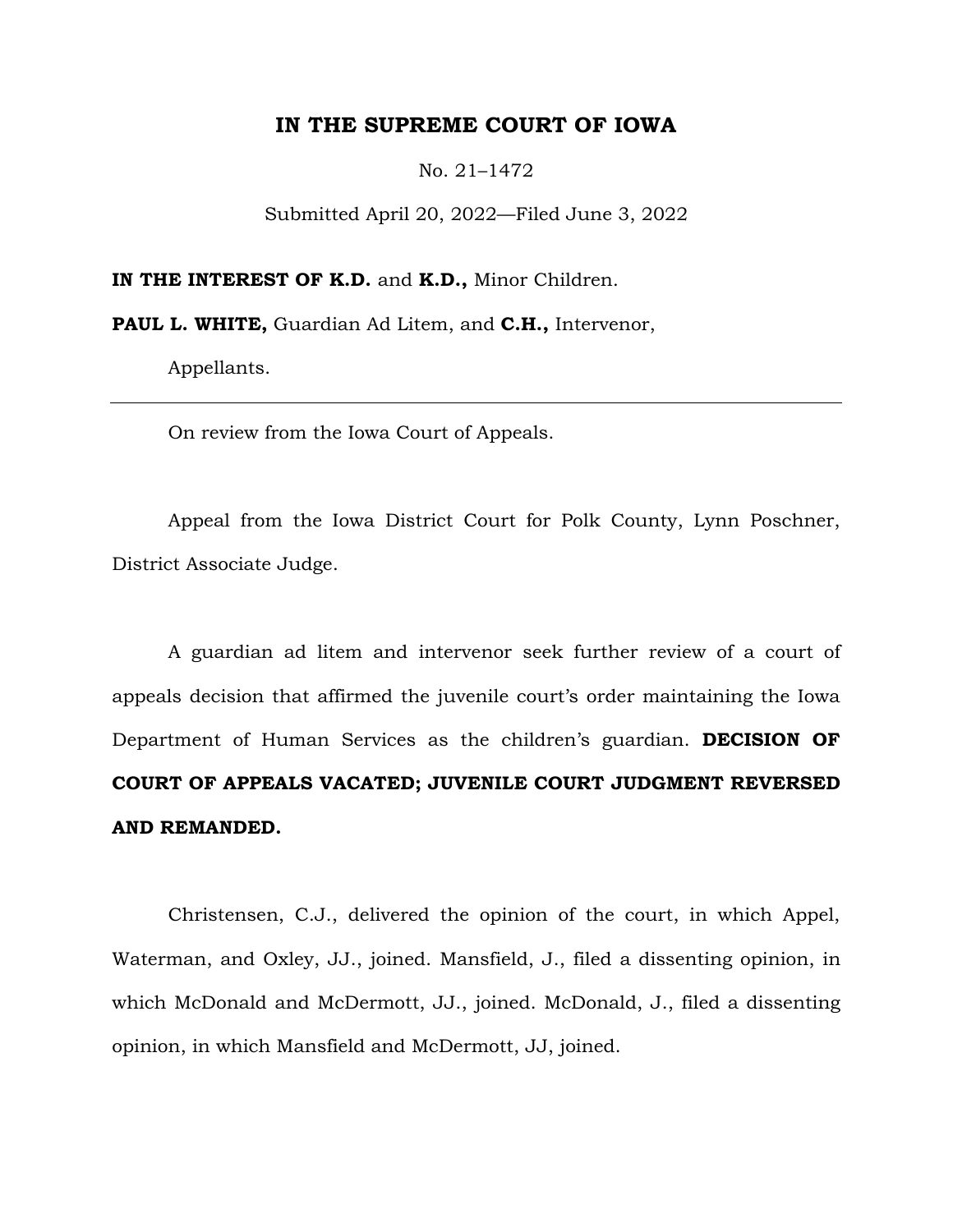Paul L. White of Des Moines Juvenile Public Defender, Des Moines, attorney and appellant guardian ad litem for the minor children.

Andrea M. Flanagan of Flanagan Law Group, PLLC, Des Moines, for appellant intervenor.

Thomas J. Miller, Attorney General, and Ellen Ramsey-Kacena and Natalie A. Deerr (until withdrawal), Assistant Attorneys General, for appellee State.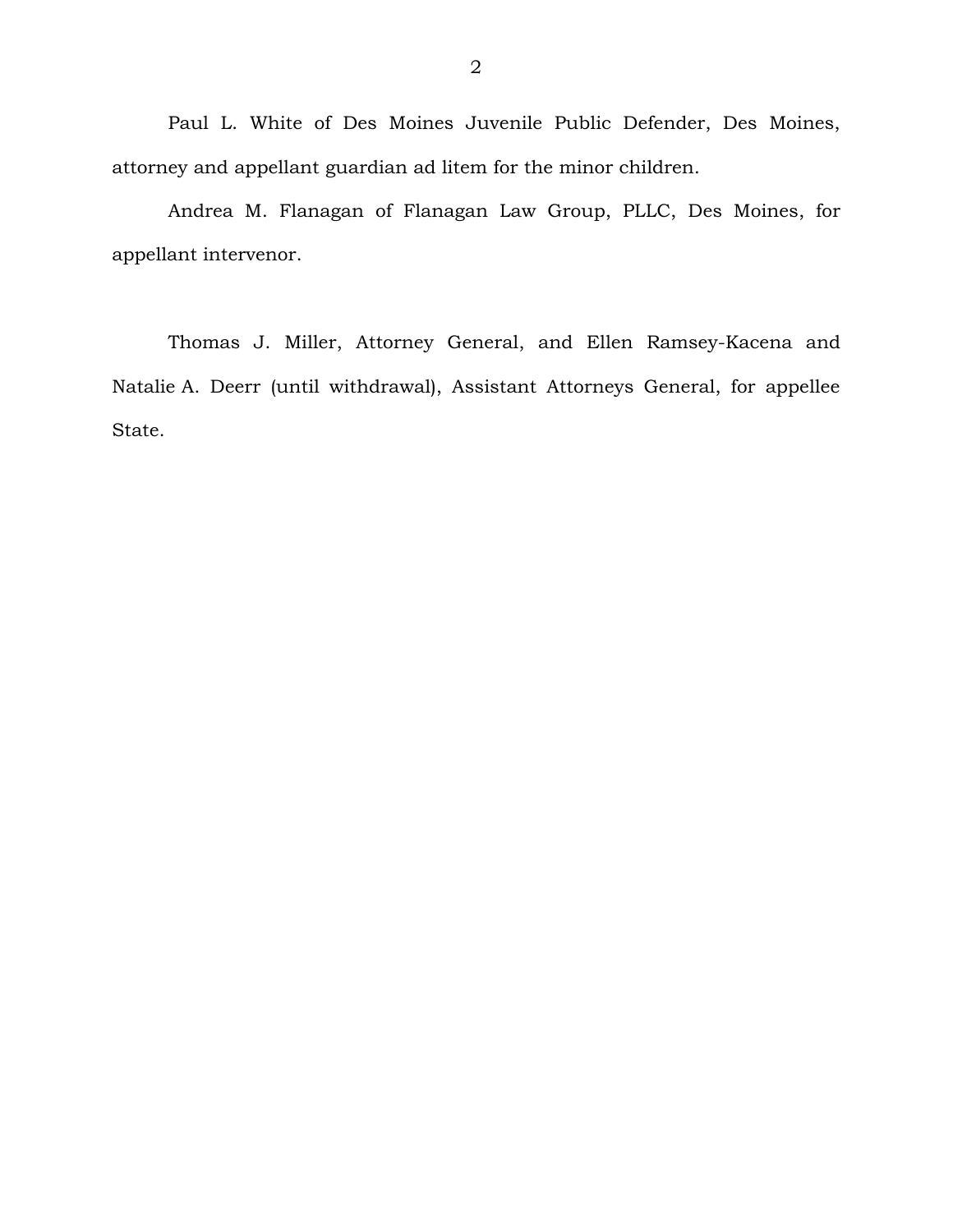### **CHRISTENSEN, Chief Justice.**

 $\overline{a}$ 

Just as we authorize the removal of children from their parents' care when the parents fail to ensure their children's welfare, we must also remove the children's guardian when the guardian irresponsibly discharges its duties and acts contrary to the children's best interests. That is what occurred here when the Iowa Department of Human Services (DHS), acting as the children's guardian, entered the children's home of approximately eighteen months in the care of their stepgrandmother on the pretext of a visit and abruptly removed them from her care to place them in foster care with strangers. One of the children became so distraught that she vomited, and the other child started shaking.

DHS took these actions knowing the children's guardian ad litem (GAL) and attorney<sup>1</sup> had filed a notice seeking a hearing to address "unanswered questions and concerns" he had about DHS possibly moving the children despite warning from one of the children's therapists strongly discouraging additional placements and trauma. After the stepgrandmother informed the GAL of the children's removal the day after it occurred, the GAL filed motions for the immediate return of the children to their stepgrandmother, for a hearing on modification of placement, and to remove DHS as guardian. The juvenile court also allowed the stepgrandmother to intervene.

<sup>&</sup>lt;sup>1</sup>In this case, the children's GAL and attorney are the same person. For brevity, we refer to him throughout this opinion as the GAL.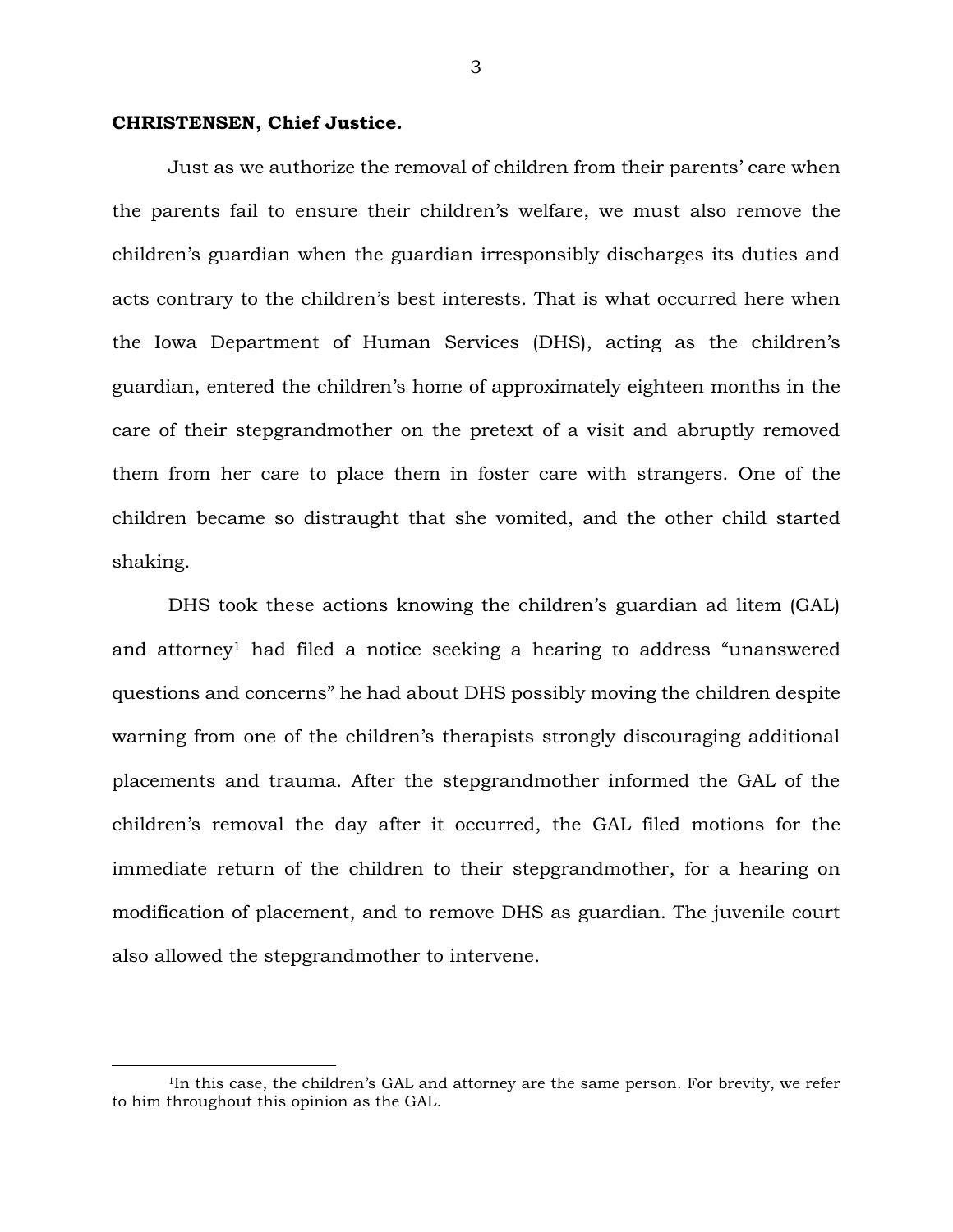Following a hearing, the juvenile court concluded DHS acted unreasonably in failing to provide written notice to the children's relatives as required under Iowa Code section 232.84 (2021) but not in moving the children to foster care. Thus, it declined to remove DHS as the children's guardian. The GAL and stepgrandmother appealed, challenging the juvenile court's decision not to remove DHS as guardian. A divided court of appeals agreed DHS acted unreasonably in failing to provide written notice to the children's relatives and in removing the children from their stepgrandmother in the manner that it did, but a majority reasoned DHS was looking out for the children's best interests and declined to remove DHS as the children's guardian. We granted the GAL and stepgrandmother's applications for further review.

On further review, we conclude DHS acted unreasonably in (1) failing to send relative notices and (2) in failing to serve the children's best interests by taking such drastic measures to remove the children from their stepgrandmother's care without warning only to place them in a foster home with no assurance of permanency in that home. Although DHS raised some concerns regarding the stepgrandmother's care, DHS did little to address these concerns and failed to "make every effort to establish a stable placement for the child[ren]." Iowa Code § 232.117(6). Therefore, we vacate the decision of the court of appeals, reverse the juvenile court's order, and remand to the juvenile court with directions to remove DHS as the children's guardian and determine an appropriate guardian.

4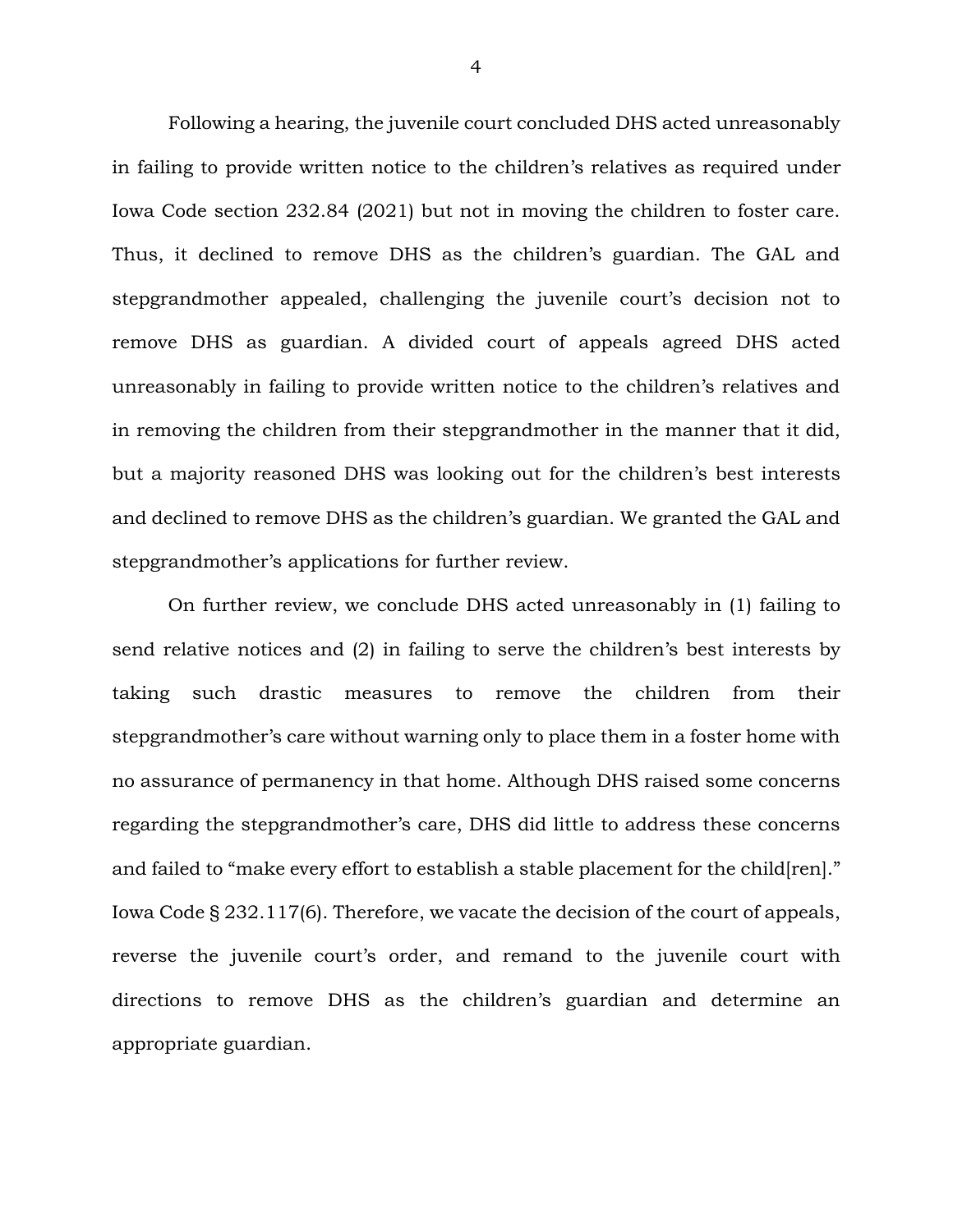### **I. Background Facts and Proceedings.**

The children in this case, K.T.D. and K.J.D., have been involved with DHS for much of their young lives, beginning with the removal from their parents at ages two and three years old in March of 2018. A juvenile court subsequently adjudicated the children as children in need of assistance (CINA) due to their parents' substance abuse and failure to provide adequate supervision. During this CINA period, the children were initially placed with their paternal grandmother but had to move to foster care after roughly one month with the paternal grandmother because she was dishonest with DHS about who was living in her home. That CINA case closed through a bridge order giving Dad custody in late 2019, but this closure was short-lived because of the parents' domestic violence and continued substance abuse.

On January 23, 2020, the children went to live with their paternal stepgrandmother,<sup>2</sup> and the juvenile court officially authorized their removal from their parents on February 6. The children remained in the stepgrandmother's care for approximately eighteen months, as they lived with her throughout this second CINA case and after the juvenile court terminated the parents' rights on April 14, 2021. DHS's termination of parental rights (TPR) report notes DHS did not send relative notices or have anyone fill out relative worksheets in the case after the children were removed from their parents' custody because "[t]he

 $\overline{a}$ 

<sup>2</sup>The paternal stepgrandmother was the partner of the children's paternal grandfather for around twenty years until he passed away shortly before the children were placed in her care. The stepgrandmother was not a placement option during the first CINA case because her partner, the children's grandfather, was battling cancer and admittedly used marijuana to build his appetite during that time.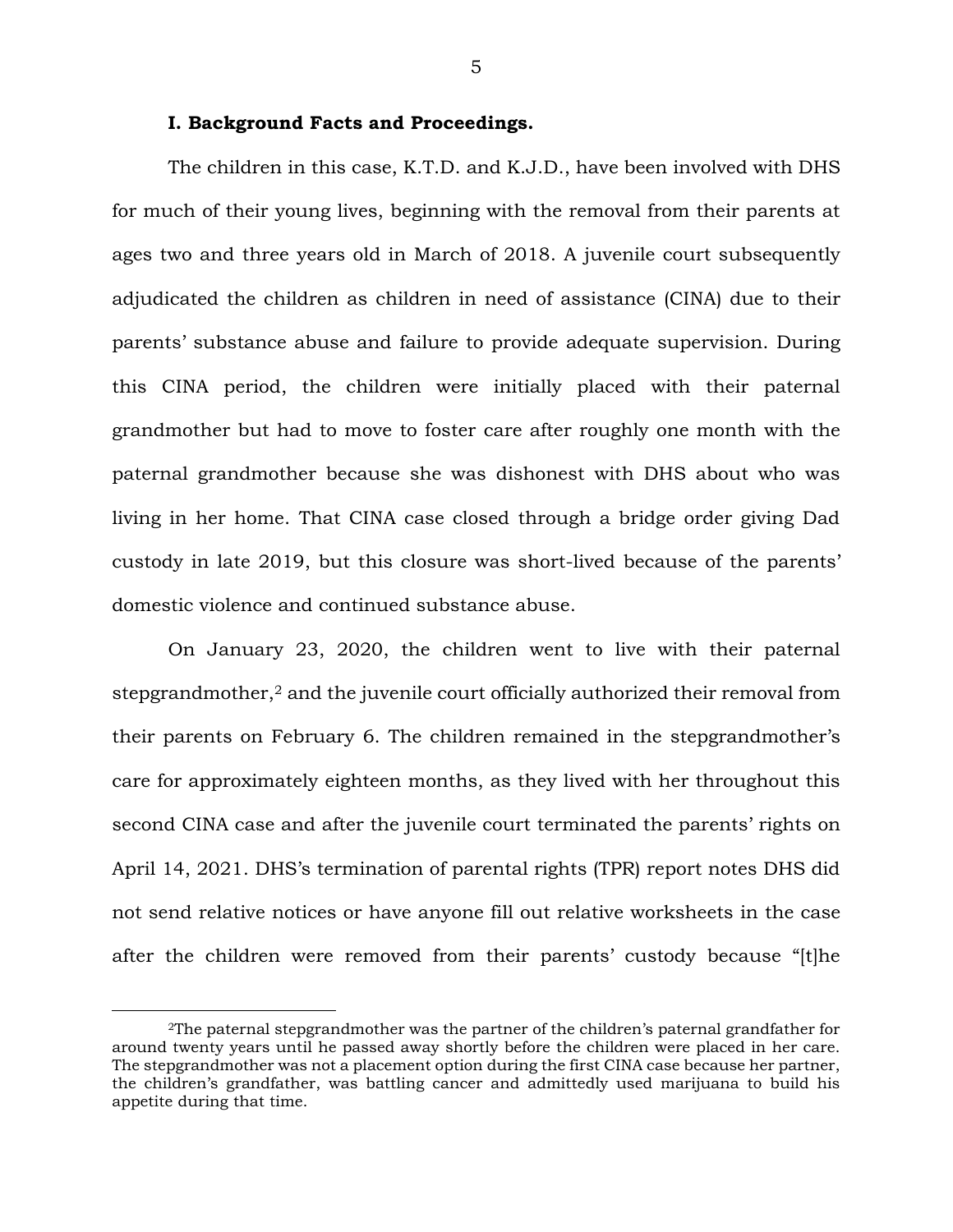relative worksheets are filled out only when children are sent to foster care. In this situation they were placed with a relative/suitable other which did not require notices to be sent out." That placement was the stepgrandmother.

In the juvenile court's termination order, it concluded, "DHS is in the best position to act as guardian and to consider and select the children's adoptive home" and transferred guardianship and custody of the children to DHS. After the juvenile court terminated the parents' rights, and with DHS's knowledge and consent, the stepgrandmother started adoption classes through Four Oaks with the belief that she was a candidate to adopt the children. The children's attorney and GAL, Paul White, has been their attorney and GAL for both the 2018 CINA case and throughout these proceedings and was under the same impression regarding the stepgrandmother's adoption of the children.

Due to their history, K.T.D. and K.J.D. both struggle with mental health issues. K.T.D.'s therapist reported K.T.D. "continues to meet criteria for Unspecified Trauma and Stressor Related Disorder due to the trauma that she has experienced and symptoms including avoidance, hypervigilance, nightmares, and intrusion." Similarly, K.J.D.'s therapist reported K.J.D. "continues to meet criteria for Unspecified Trauma and Stressor Related Disorder related to experiencing significant trauma and symptoms including avoidance, nightmares, hypervigilance, problems with concentration, and re-enactment of experienced trauma." K.T.D. demonstrated an Adverse Childhood Experience Score (ACES) of 6 out of 10, and K.J.D. demonstrated an ACES of 9 out of 10. As one of the children's therapists noted, "Adverse childhood experiences impact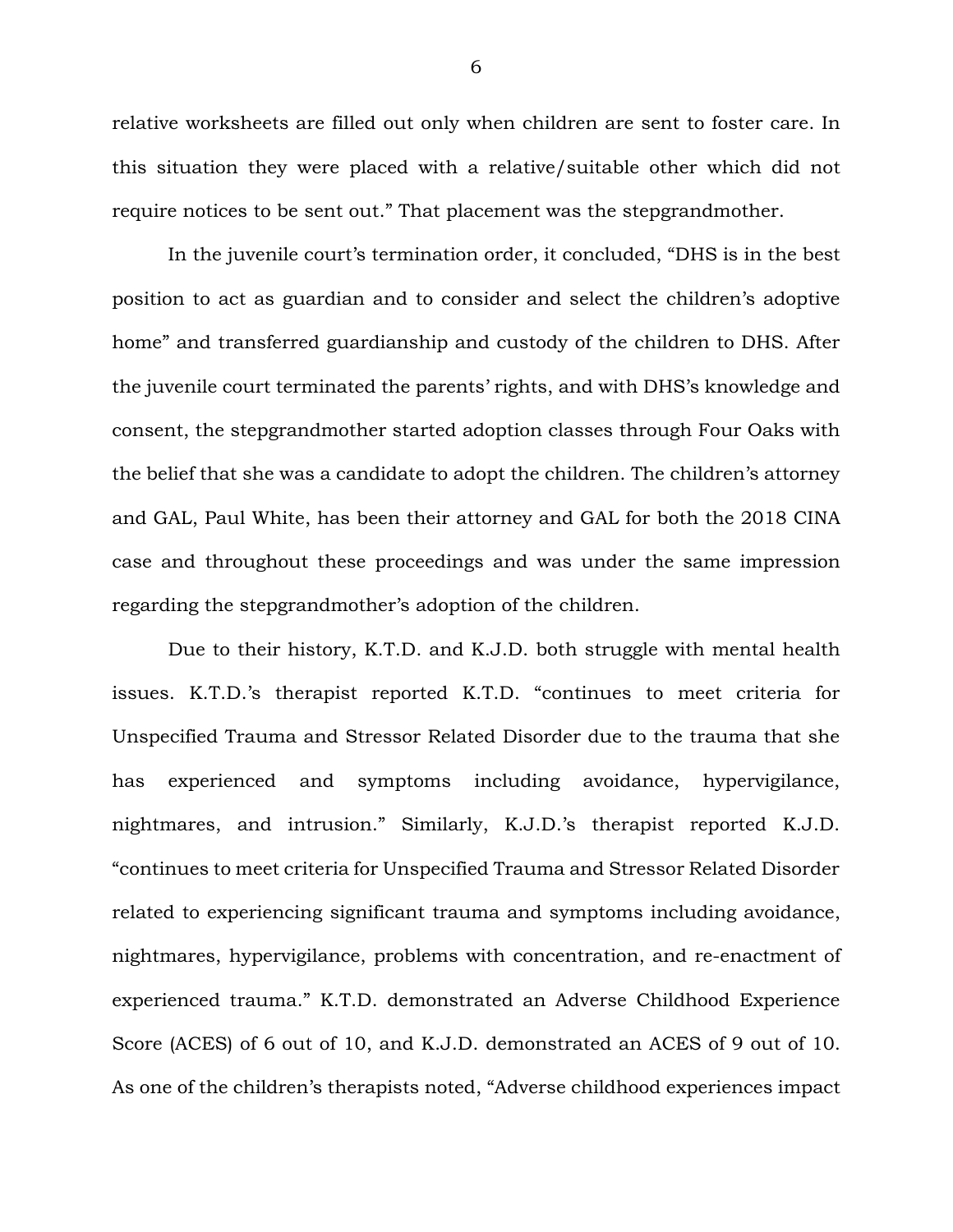the development of a child and can increase the likelihood of lifelong mental or physical health problems." Because of the children's history, their therapists "strongly discouraged" additional placements and transitions and stressed the importance of consistency in their lives.

On June 9, the GAL filed a notice to the juvenile court regarding the possible modification of the children's placement because he received an email indicating DHS "intended to move these Children from the current relative placement to foster care." White explained that he had

unanswered questions and concerns about the need to modify the placement of these Children. The DHS has not stated an imminent risk of harm or safety to these Children. Further, the undersigned seeks current input from the Children's therapist regarding modification. The modification of placement from a relative to a foster care placement is a more restrictive placement. Because relative placement is mandated over foster care placement, the undersigned requests that prior to any modification, this matter be scheduled for hearing before this Court.

A June 10 DHS report discussed two possible adoptive placements for the children: the stepgrandmother or foster parents who had assisted the family in the past and had custody of the children's older half brother. However, those foster parents withdrew their interest in adopting the children for reasons not stated in the record sometime shortly after DHS wrote that June report.

The June report noted a few concerns about the children's placement with the stepgrandmother. The primary concern was the children's inconsistent attendance at therapy, as K.J.D. missed eleven of twenty-four scheduled sessions and K.T.D. missed ten of twenty-six scheduled sessions. In January 2021, K.T.D.'s therapist documented some missed appointments, though she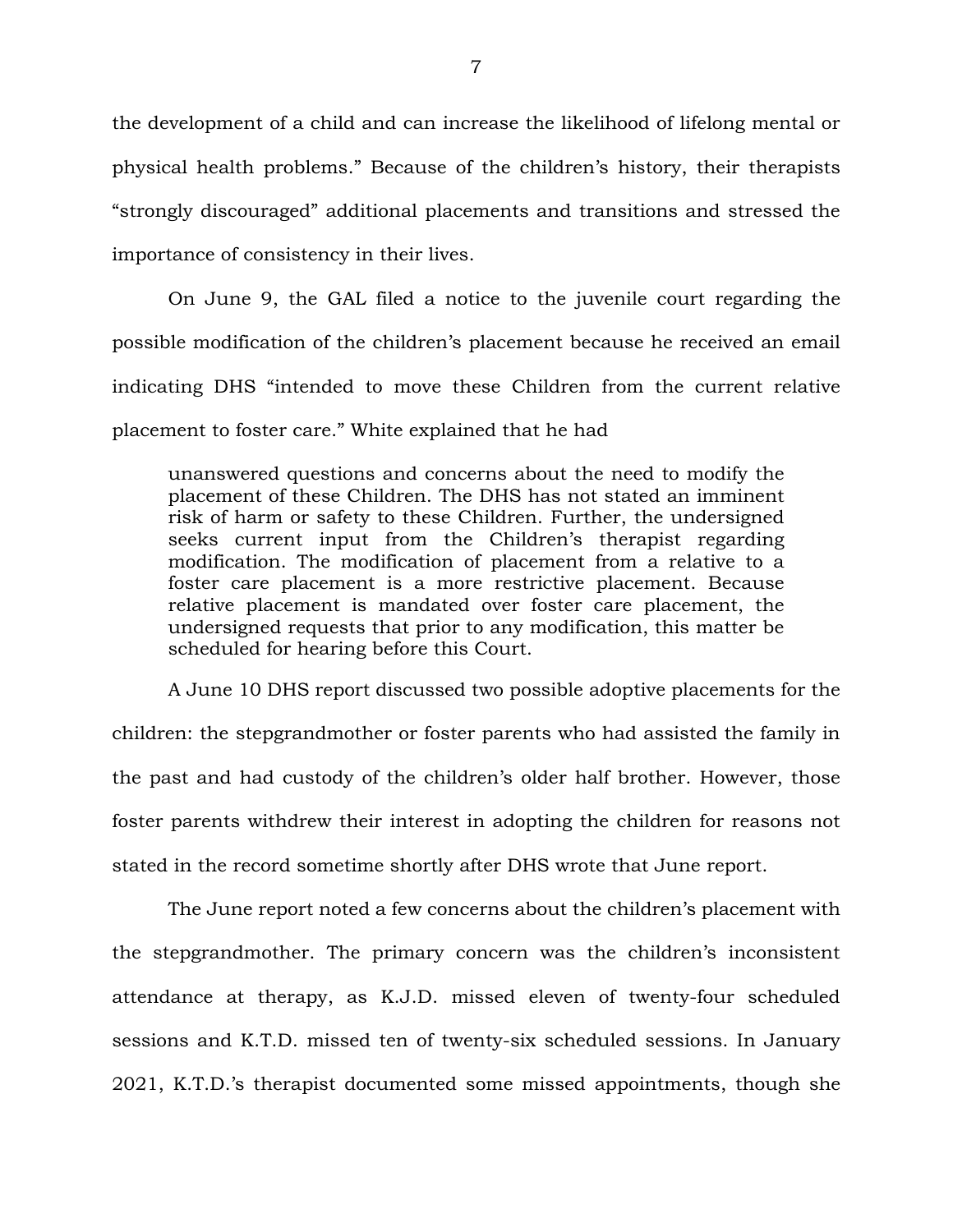wrote, "The missed appointments have often been due to other scheduling needs for [K.J.D.], her sibling, or for [the stepgrandmother.]" The stepgrandmother had a total ankle replacement around late December 2020 or early January 2021 that became infected and affected her mobility, though she has since participated in therapy to rehabilitate the ankle.

Another concern that DHS had in its June 2021 report included the stepgrandmother's possible coaching of the children to tell their therapists that they did not like the foster parents, who at the time were considered another adoptive placement for the children, and the stepgrandmother's disparaging of those foster parents. Further, DHS expressed concern that the stepgrandmother was allowing the children to spend time around her daughter-in-law, who had pending child endangerment and drug charges and a no-contact order with her own children.

A concern that DHS listed in the March TPR report was that K.J.D. was not enrolled in school despite being kindergarten-aged and K.T.D. was not in daycare. The report notes the stepgrandmother did not feel comfortable sending them due to COVID-19 concerns and she also wanted to give K.J.D. a chance to establish stability and catch up academically with help from the stepgrandmother before enrolling her. Although the kindergarten-daycare issue was listed as a concern by DHS in the March TPR report, and cited by the juvenile court in its order, it was not included as a concern by DHS in its next report filed in June. The June report also observed that the children would likely get to see their father and extended paternal relatives if they remained with their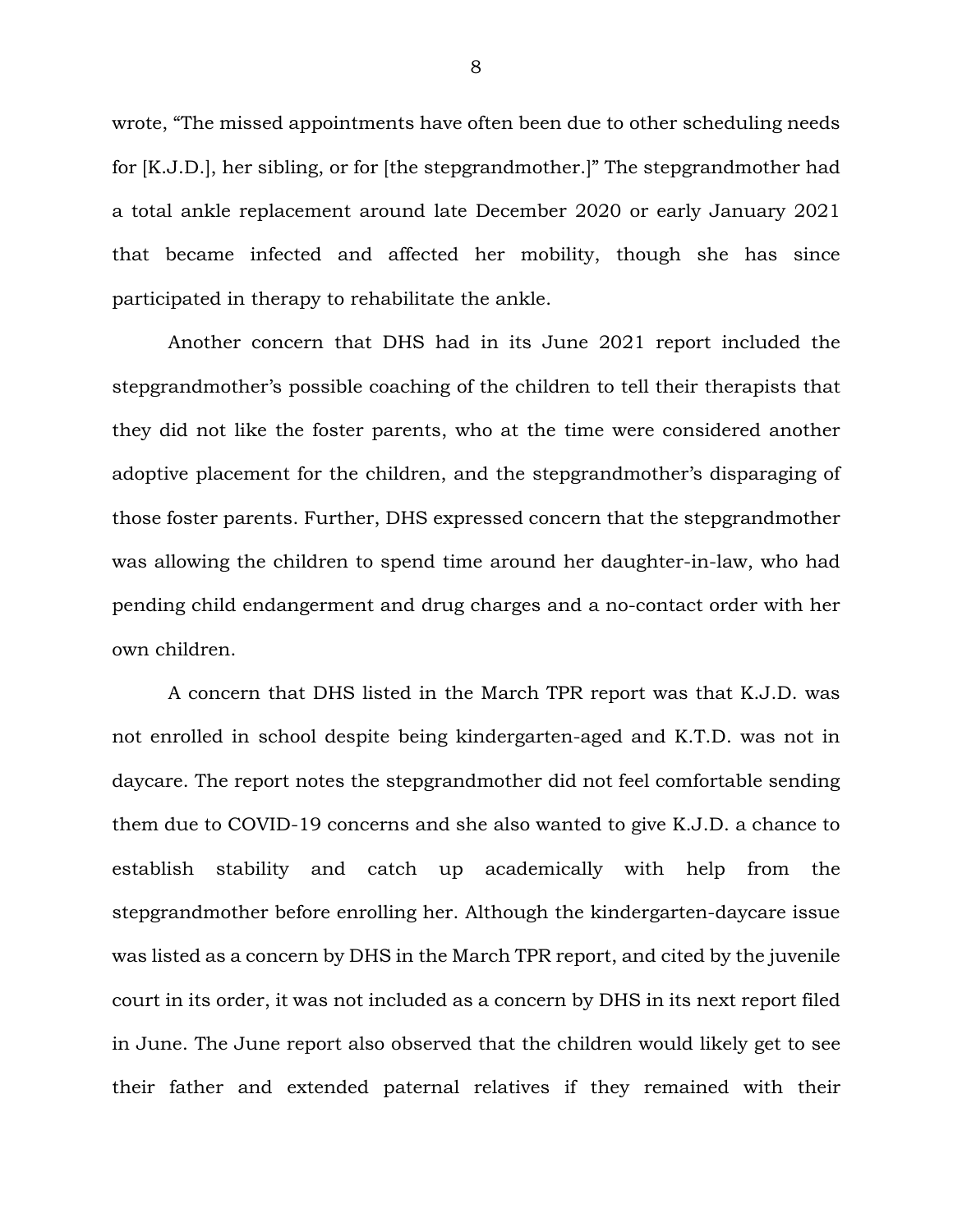stepgrandmother, but they likely would not have contact with their mother or half-siblings. Nevertheless, the DHS report noted K.T.D's therapist's belief that "the current long-term plan [with the stepgrandmother] is not in the children's best interest and would result in them being placed in a home where they have less of a chance of having any relationship with their parents/extended family."<sup>3</sup>

The juvenile court never scheduled a hearing in response to the GAL's June 9 notice requesting a hearing prior to placement modification based on his concerns that DHS might try to move the children to foster care. Instead, it conducted a "permanency review by paper filing only," which simply noted the GAL's concern in a review order filed on June 11. In that order, the juvenile court found, "The children's needs are being met. They are currently residing with [their stepgrandmother], suitable other placement."

The only concern from DHS that the juvenile court noted in this order was the concern from the children's therapist discussed in the June 10 DHS report about the stepgrandmother's possible coaching of the children about what to say in therapy. The order noted DHS "also considers an alternate placement for the children," but it did not include any details that would lead the GAL or stepgrandmother to believe DHS would soon orchestrate a surprise removal of the children from the stepgrandmother's care. This is especially so considering

 $\overline{a}$ 

<sup>3</sup>It is unclear what information the therapist had about the children's ability to interact with their parents and extended family when she made this statement because the record shows the children had a significant amount of interaction with their paternal relatives in the stepgrandmother's care.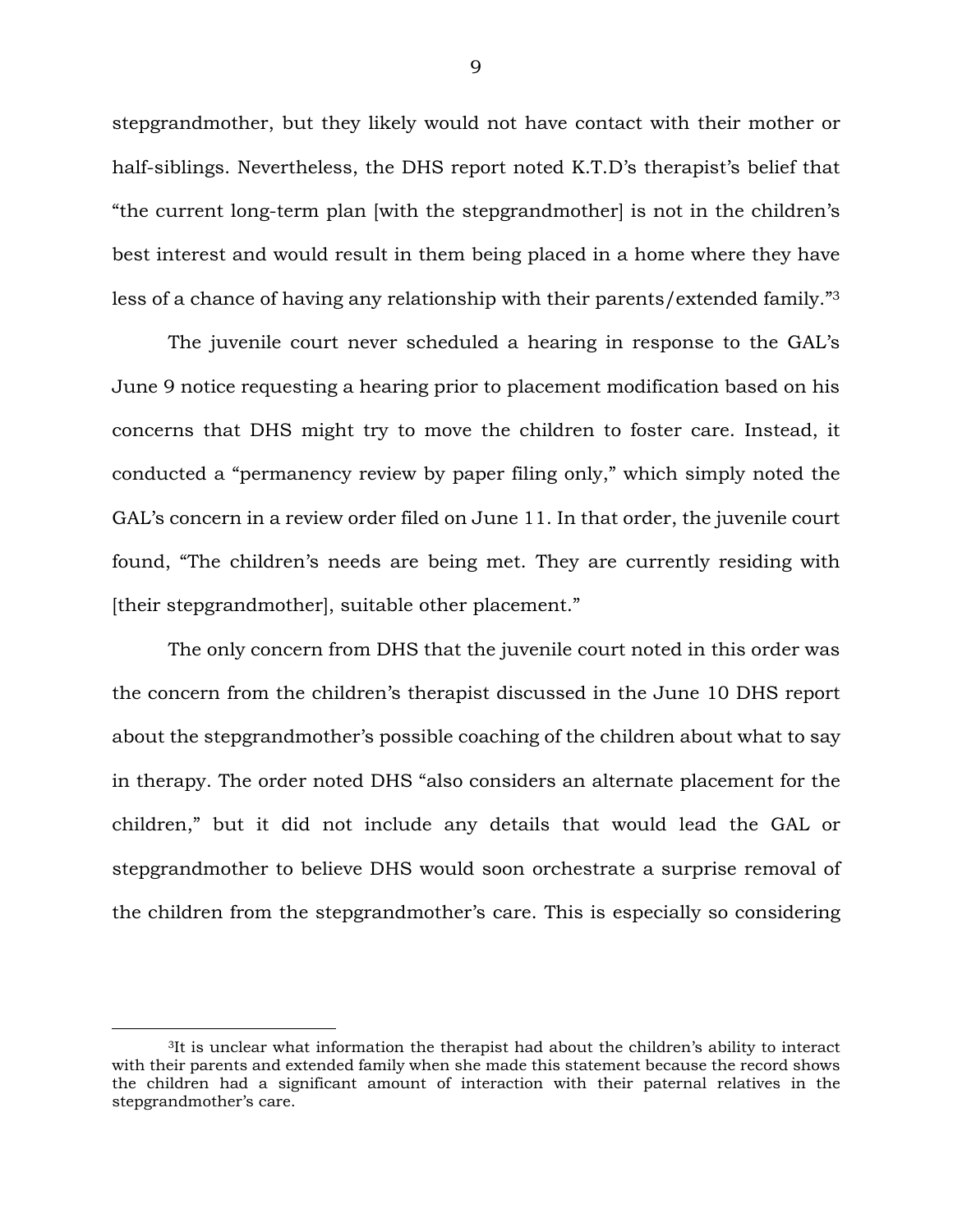that other foster placement DHS was considering at the time fell through shortly after this hearing.

On July 26, Riley Hackman, the DHS social work case manager for the children's case, texted the stepgrandmother to inform her that she would be visiting the stepgrandmother's home with Amra Viso, a DHS adoption worker who had never met the stepgrandmother. Nobody from DHS contacted the GAL about the visit, and the stepgrandmother believed they were visiting to discuss her adoption of the children. Instead, Hackman and Viso arrived at the stepgrandmother's home for the meeting with the purpose of removing the children from the home and taking them to a foster home of strangers to the children without warning the stepgrandmother, the children, or the GAL. Hackman later explained that the DHS staff involved did not tell the stepgrandmother about the removal in advance because they were concerned "that [she] might make comments to the -- to the girls that would make this process a little bit more difficult." At the time of removal, the children had been in the stepgrandmother's care for just over eighteen months.

This surprise removal proved "extremely traumatic" for the children, as Viso acknowledged. Viso admitted that "[i]t was emotionally difficult for the children to separate from their grandma" and they "were very upset." K.J.D. vomited and K.T.D. was shaking. They both did not want to leave the stepgrandmother, but Viso explained the stepgrandmother handled the situation well by "prioritiz<sup>[ing]</sup> the children<sup>['</sup>s] well-being at that moment, and she was able to control her own feelings and escorted them out of the building, providing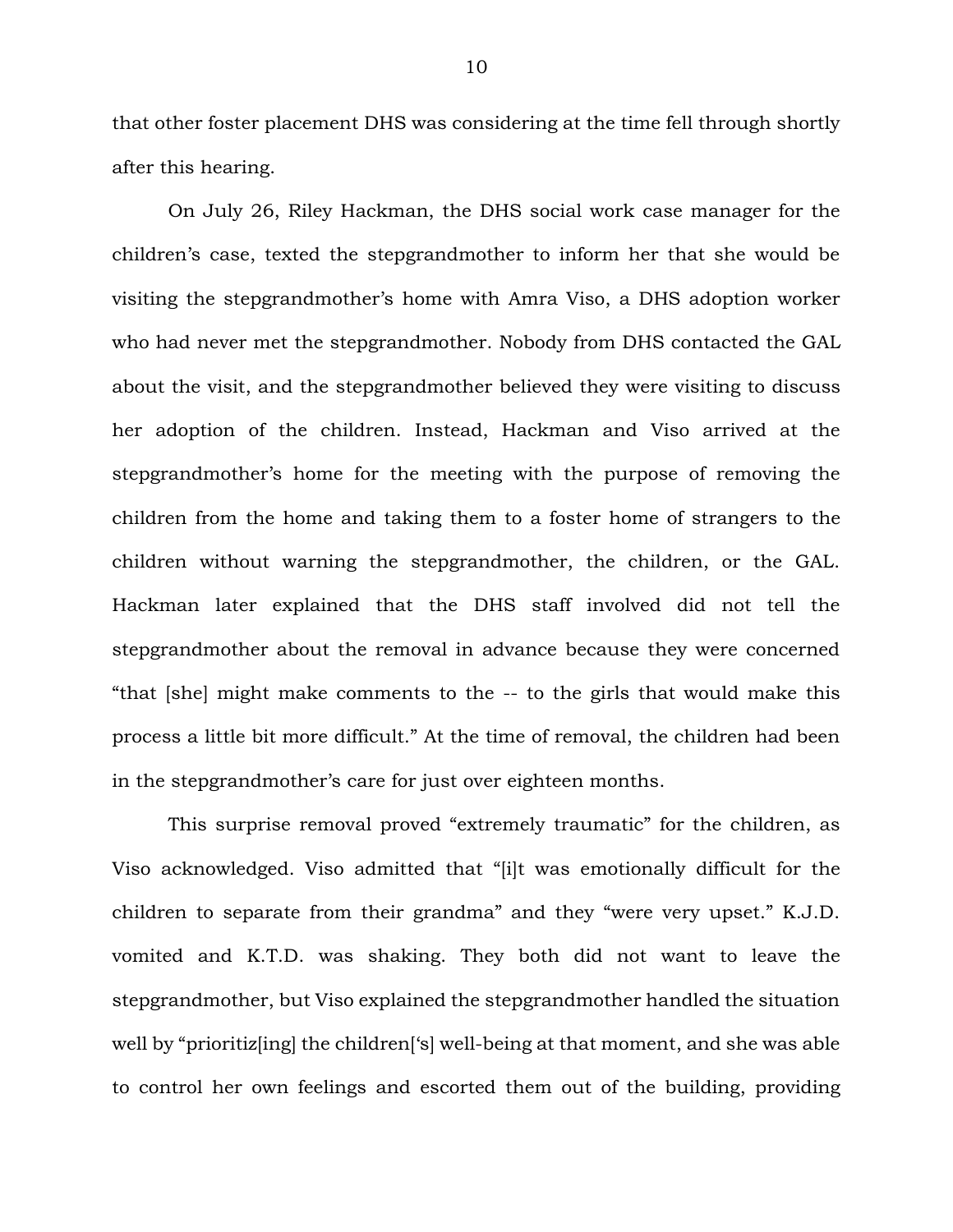positive [re]inforcement during that process." The GAL found out about the removal from the stepgrandmother after the removal had occurred.

The next day, the GAL contacted Hackman to inquire about the situation. Hackman informed Viso, and Viso emailed the GAL to indicate this removal was planned and DHS purposely did not tell the stepgrandmother that they were going to remove the children when they arranged the meeting with her. On July 29, the GAL filed a motion for the immediate return of the children to their stepgrandmother, for a hearing on modification of placement, and to remove DHS as guardian. The stepgrandmother also filed a motion to intervene, which the juvenile court granted.

The juvenile court conducted a hearing on the motions on September 1 and 9. Many of the children's relatives attended. Hackman, Viso, and the stepgrandmother all testified but the children's therapists did not. The only input from the therapists came in the form of letters documenting that the children were doing well in foster care about one month after they were removed from the stepgrandmother's home.

At the hearing, Hackman described various concerns that DHS had about the stepgrandmother's care for the children. These included concerns about the children's inconsistent therapy participation, the stepgrandmother's possible coaching of the children on what to say about their past foster parents, concerns about the stepgrandmother's "health interfering with some things[,] [t]ransportation[,] . . . [a]nd concerns regarding [the stepgrandmother] being dishonest about a no-contact order that was in place in December" between her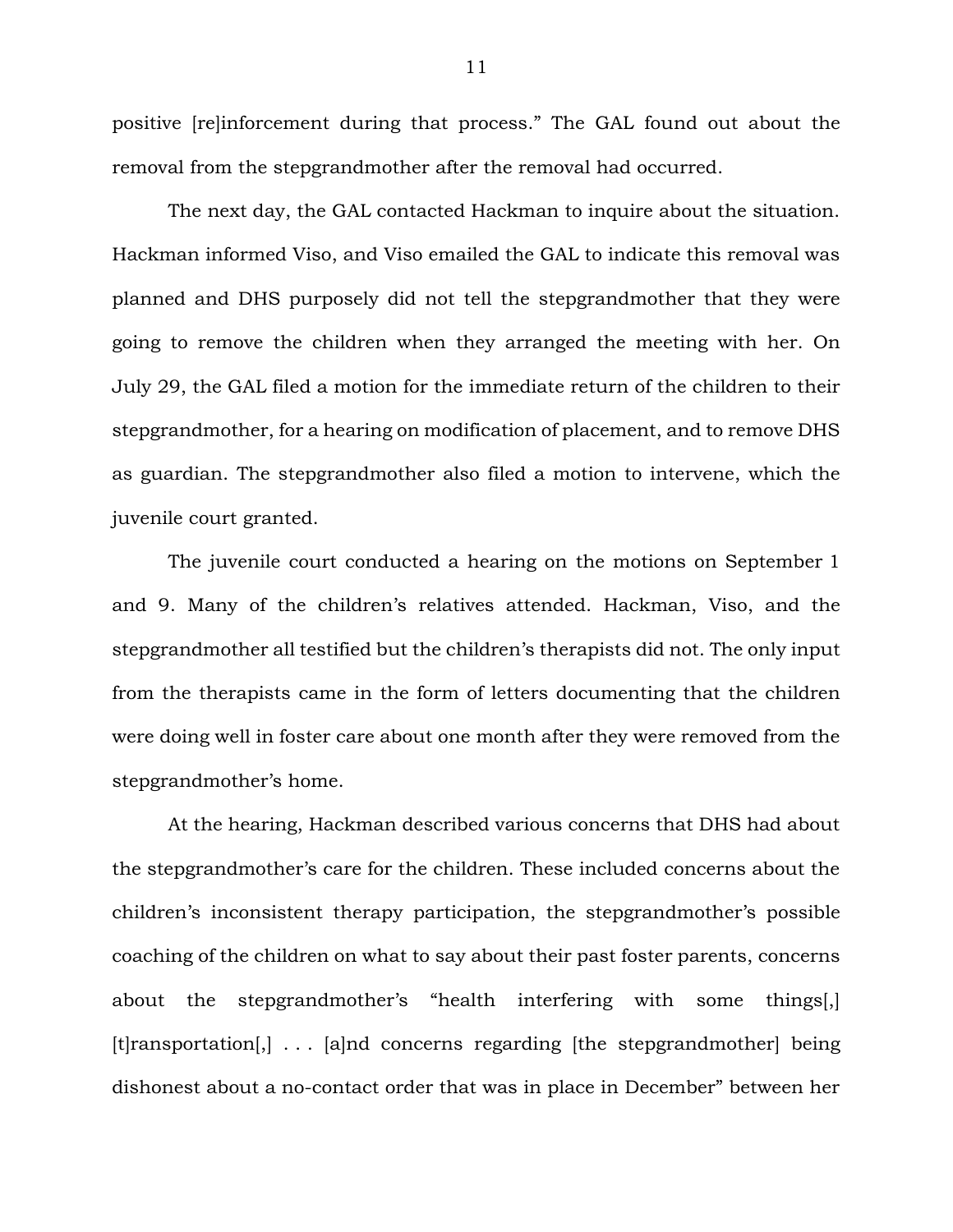daughter-in-law and the daughter-in-law's children. Hackman stated that the daughter-in-law's children were with the stepgrandmother at some point in December and the stepgrandmother did not disclose them to Hackman. It is unclear from the testimony whether Hackman meant the daughter-in-law's children were staying in the stepgrandmother's home or the stepgrandmother was simply watching the children in a babysitting capacity. Nevertheless, when questioned about what evidence DHS had that the stepgrandmother was allowing "inappropriate people" around the children, Hackman conceded, "We have suspicions but no evidence."

When the GAL asked Hackman whether the children's therapists were informed of DHS's intent to remove the children prior to the July 26 removal, Hackman said they were informed. Upon further questioning from the GAL, Hackman backtracked this statement in the following exchange:

[GAL:] Okay. So would it surprise you to know that I -- I've spoken with [K.J.D.'s] therapist, and she told me that they were not informed prior to July 26th?

[Hackman:] That would surprise me, yes.

[GAL:] Okay. So -- so if [K.J.D.'s] therapist, Erin, informed me that -- that they were not informed of the Department's action on July 26th, that would surprise you?

[Hackman:] It's possible there was a misunderstanding, but I recall them being aware that this was something we were going to do.

[GAL:] So the therapists, then, were informed that the Department was gonna take action -- that's your testimony, the Department was gonna take action on this July 26th meeting; is that your testimony?

[Hackman:] Let me clarify, if I may.

[GAL:] Certainly.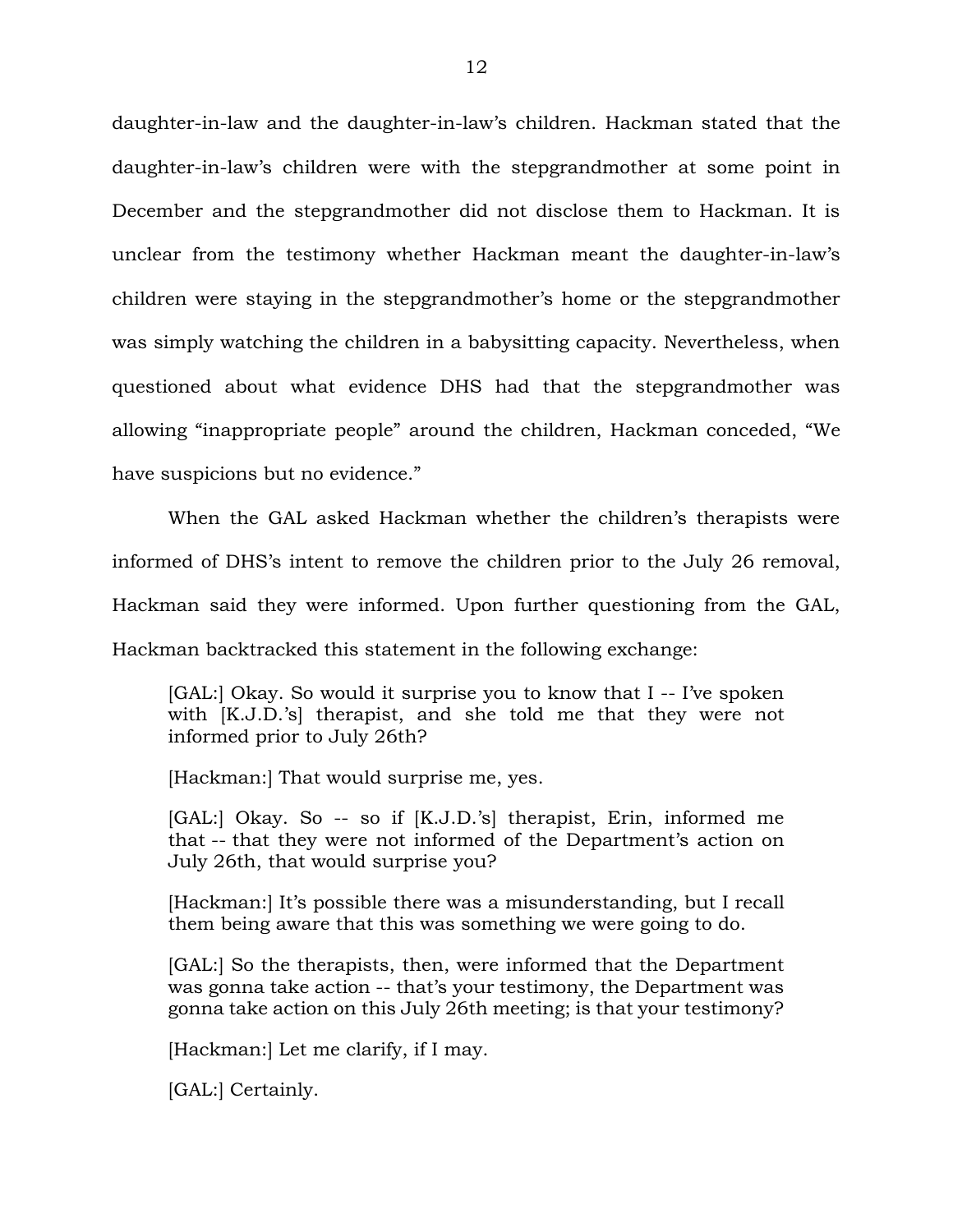[Hackman:] My testimony is not that they knew, this day, this time this is what we were going to do. They knew we were considering placing them in the former foster home with the [past foster parents] and then elsewhere after the [past foster parents] were out of -- were withdrawing their interest, for lack of a better word.

In Viso's testimony, she claimed she worked with one of the children's therapists on the best way to remove the children and had documentation of her emails with the therapist. We found no such documentation of this communication in the record before us on appeal. Upon further questioning from the GAL, Viso conceded that she could not remember if she informed the children's therapists of the planned removal date in advance but someone from DHS did inform the therapists after the removal had occurred.

Viso explained her understanding of the situation was that DHS asked Four Oaks to discontinue adoption classes and the home study for the stepgrandmother. Viso was not sure anyone conveyed this to the stepgrandmother. When asked why the stepgrandmother was not the preferred choice to adopt the children, Viso discussed her belief that the stepgrandmother was sabotaging the plan for the children to go to the foster parents where their half brother was placed. Viso did not go into specifics and acknowledged she did not have any firsthand knowledge of this alleged sabotaging behavior. These foster parents were no longer a placement option for reasons not listed in the record by the time the children were removed from the stepgrandmother.

Viso indicated the health concern DHS had with the stepgrandmother included how the stepgrandmother's foot infection had affected her mobility, though the stepgrandmother is now back to being mobile. Despite concerns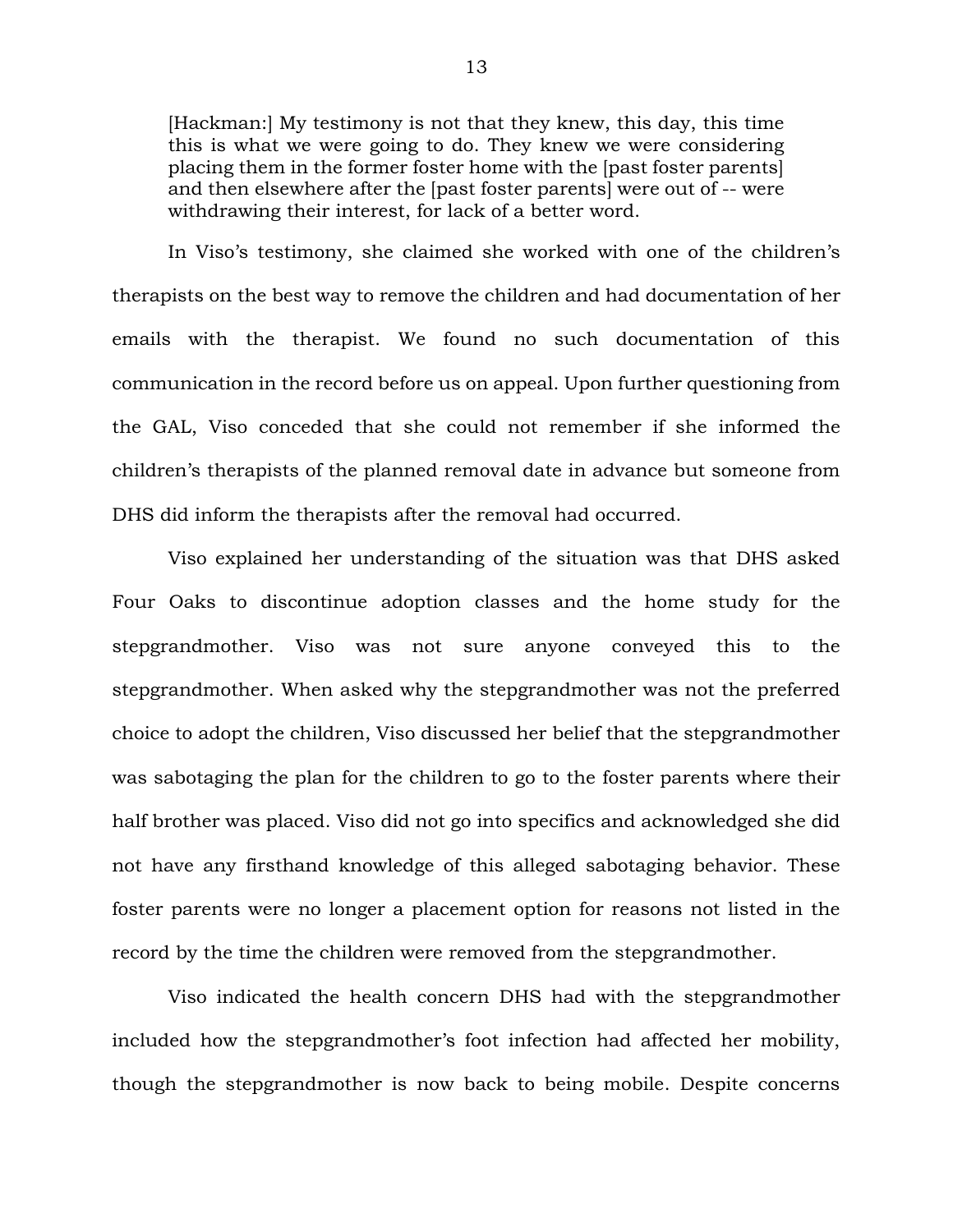about the stepgrandmother's ability to meet the children's mental health needs, Viso admitted upon questioning that she did not ask the children's current foster parents directly how familiar they were with the children's diagnoses and what kind of therapy the children would require before placing the children in their care. In the two months between the children's removal and the hearing, DHS had only facilitated a total of three sessions with one of the children's therapists despite expecting the stepgrandmother to assist with weekly sessions for the children.

Moreover, Viso testified that the children continue to have visits and a relationship with the stepgrandmother. Viso remarked,

T[he children] are always sad to leave Grandmother after the visit, they would like to spend more time with Grandma, but it was very difficult first few visits, first two visits. They were crying a lot when Grandma was leaving, and then the last two visits, they are still sad, but you can see that they are focusing --they love Grandma, but they are focusing as well on what is going to happen at home when they come back.

She stated, "That grandma-grandchild relationship . . . that will be something I will always, as long as she follows the children's therapists' recommendations, I will always -- I will always say it's good for those children. But -- and will be beneficial for them." Nevertheless, Viso proclaimed, "The thing with adoption is once the children are adopted, I don't guarantee that these relationships will continue."

Viso testified:

[The children] are thriving in that foster home, that they are building this trusting relationship with foster parents. I know that their family loves them, but it's the best interest of the children . . . to have that parent that's there for them 24/7. That they'll be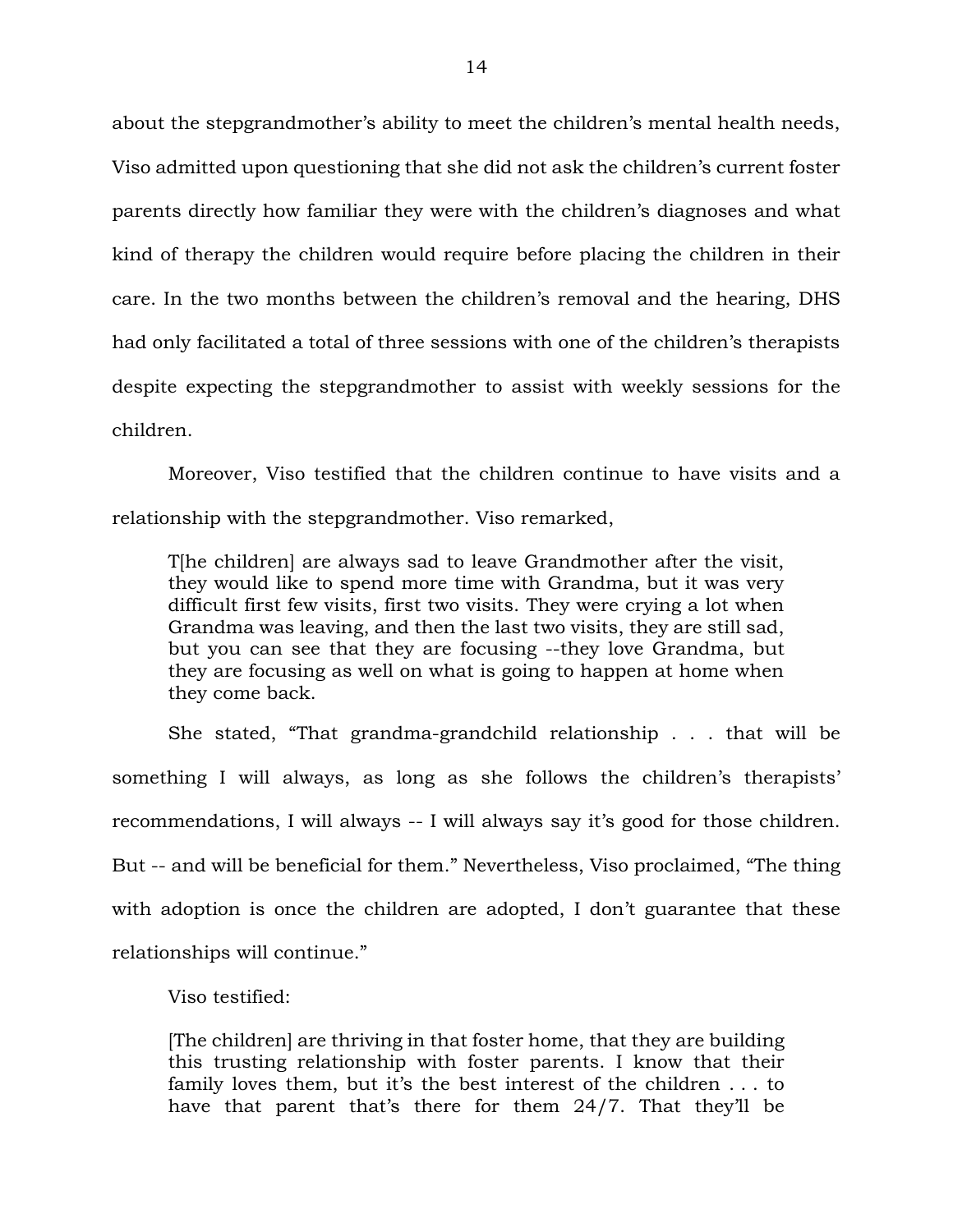responsible, that they'll take care of their needs, that they'll put some boundaries as a parent when needed. I think they are in [a] good place.

With that said, DHS had never placed any children with the foster parents before and had not discussed with the foster parents whether they are an adoptive home for the children at the time of the hearing.

The stepgrandmother admitted during her testimony that she sometimes fell short in making sure the children participated in therapy and did not always agree with the children's therapist. Regarding the concerns about her health, she explained she is mobile again and continues to participate in physical therapy. The stepgrandmother noted she received a lot of assistance from the children's paternal side of the family in caring for the children, so the children were frequently around their paternal grandmother and cousins.

The juvenile court issued its ruling denying the motions on September 29. It concluded that "DHS acted irresponsibly when it did not send statutorily required notices to relatives" and ordered DHS to do so, but it decided DHS "did not act irresponsibly or unreasonably as guardian in the ultimate decision that the children should not live with [the stepgrandmother.]" The juvenile court also determined it was not in the children's best interests to place them in the guardianship and custody of the stepgrandmother because she "has not shown that she is in the best position to act as the children's decision-maker or person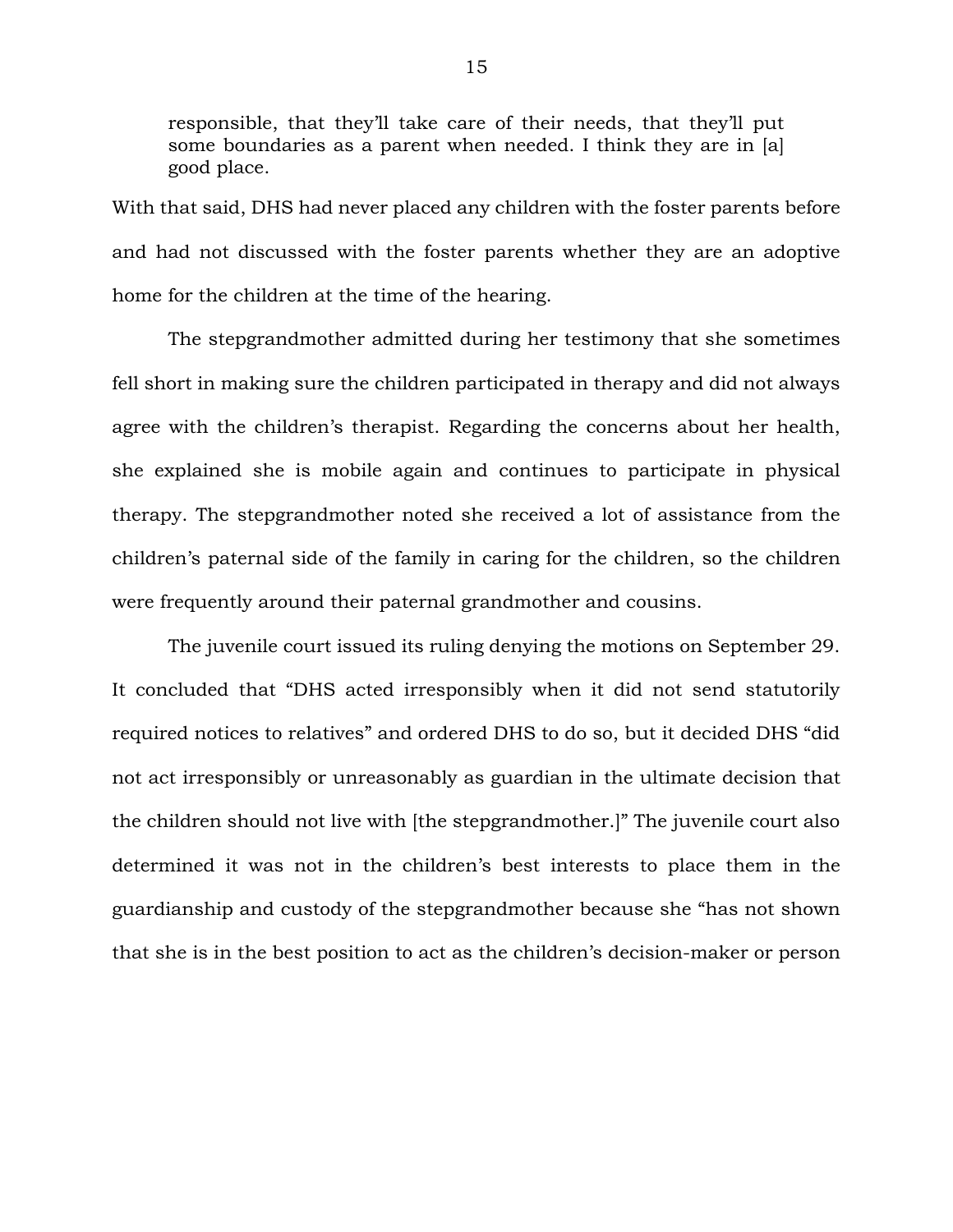vested with meeting their permanency needs." Both the GAL and stepgrandmother appealed this order.<sup>4</sup>

In a split decision, the court of appeals concluded DHS acted unreasonably when it failed to send the statutorily required relative notices under section 232.84, but the juvenile court's order for DHS to make those notifications "was an appropriate remedy." It also determined DHS acted unreasonably in removing the children from the stepgrandmother's care, especially without warning or communicating its concerns in advance. Nevertheless, the court of appeals affirmed the juvenile court's ruling allowing DHS to remain as the children's guardian and custodian, proclaiming, "[T]he DHS was acting in the children's best interests by placing priority on the children's mental health and educational needs when searching for a permanent placement." A dissenting judge argued removal of DHS as guardian was in the children's best interests because DHS caused "profound" trauma when it "acted egregiously in entering the grandmother's home on the pretext of a visit and in snatching the children from the home."

The GAL and intervening stepgrandmother both filed applications for further review, which we granted. In granting further review, we also directed the parties to file supplemental briefs "on the issues raised on appeal and in the applications for further review."

 $\overline{a}$ 

<sup>4</sup>The GAL's petition on appeal and the stepgrandmother's supplemental brief include information outside of the record about actions that have occurred since the juvenile court's ruling, which the State maintains we cannot consider in reaching our decision. We agree with the State and do not consider that information on appeal.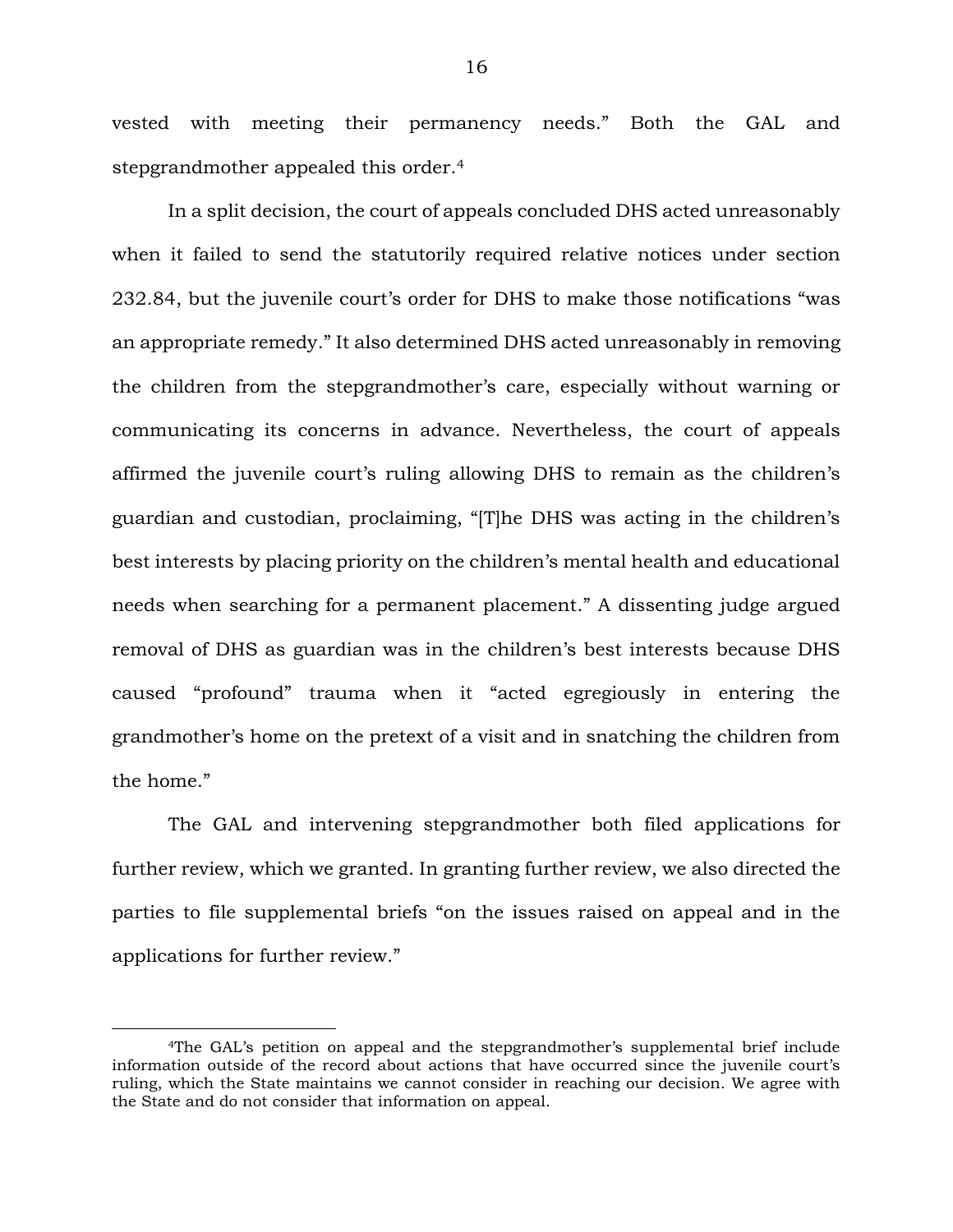### **II. Standard of Review.**

 $\overline{a}$ 

Section 232.118 gives the juvenile court discretion in determining whether to remove a guardian. Iowa Code § 232.118(1) ("[T]he court having jurisdiction of the child may, after notice to the parties and a hearing, remove a courtappointed guardian and appoint a guardian in accordance with the provisions of section 232.117, subsection 3."). "[W]here the legislature has clearly vested the juvenile court with discretion in a specific area, we review the court's decision on that matter for an abuse of discretion." *State v. Tesch*, 704 N.W.2d 440, 447 (Iowa 2005). With that said, we continue to review the evidence de novo to determine whether the juvenile court abused that discretion. *Id.* An abuse of discretion occurs when the juvenile court "bases its decisions on grounds or reasons clearly untenable or to an extent that is clearly unreasonable . . . [or] if it bases its conclusions on an erroneous application of the law." *State v. Thoren*, 970 N.W.2d 611, 620 (Iowa 2022) (omission and alteration in original) (quoting *Stender v. Blessum*, 897 N.W.2d 491, 501 (Iowa 2017)).<sup>5</sup>

<sup>5</sup>This is different from the abuse of discretion cited in Justice McDonald's dissent, which ostensibly heightens the bar required to meet the abuse of discretion standard by claiming an abuse of discretion occurs when a decision is "so flawed and prejudicial to the administration of justice that this court must provide relief." (quoting *In re 2018 Grand Jury of Dallas Cnty.*, 939 N.W.2d 50, 66–67 (Iowa 2020) (McDonald, J., concurring in part and dissenting in part)). Under that standard, it is unclear if a juvenile court's decision based on an erroneous application of the law constitutes an abuse of discretion if that erroneous application is not so egregious that it is "prejudicial to the administration of justice."

Our court has never applied this standard. In fact, the only time this standard has ever been so much as described by anyone on our court was in a stand-alone opinion concurring in part and dissenting in part from Justice McDonald in 2020. *See In re 2018 Grand Jury of Dallas Cnty.*, 939 N.W.2d at 66–67. "Ultimately, there is a difference between reasoned deference to the opinions of professionals involved in the case and blind acceptance on substantive matters." *In re D.D.*, 955 N.W.2d 186, 197 (Iowa 2021) (Christensen, C.J., concurring specially). The juvenile court's conclusion in this case—and the dissents' approval of it—is more blind acceptance than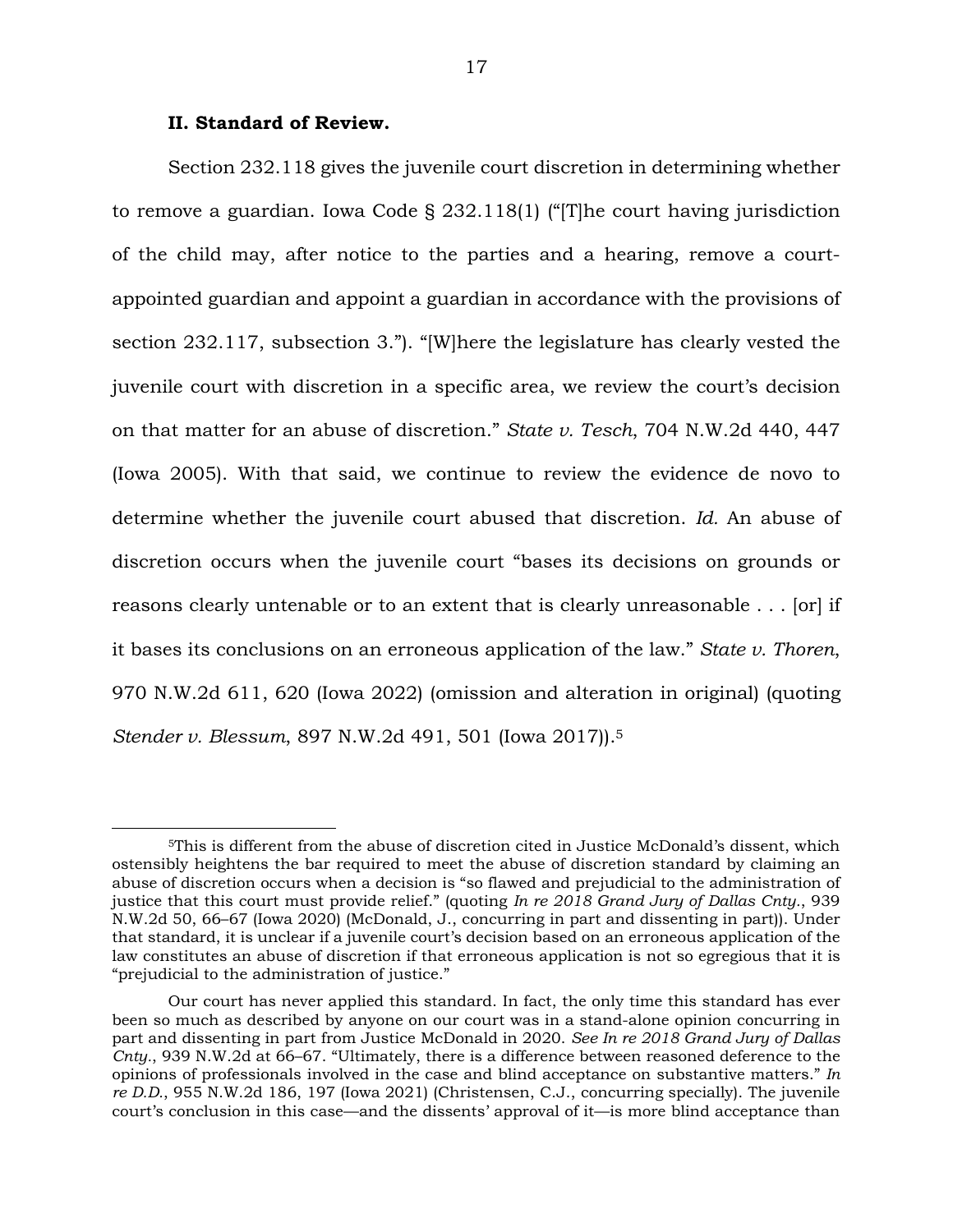### **III. Analysis.**

 $\overline{a}$ 

The GAL and intervening stepgrandmother argue the juvenile court should have removed DHS as the children's legal guardian and returned the children to their stepgrandmother's care. In terminating the parents' rights to the children, the juvenile court ordered the children to remain in the guardianship and custody of DHS under Iowa Code section 232.117(3)(*a*). Nevertheless, the juvenile court has the authority to remove an appointed guardian "[u]pon application of an interested party or upon the court's own motion" and appoint a new "guardian in accordance with the provisions of section 232.117, subsection 3." *Id.* § 232.118(1).

Section 232.118 offers "no preference to any person or entity." *In re N.V.*, 877 N.W.2d 146, 150 (Iowa Ct. App. 2016) (quoting *In re D.H.*, No. 10–1313, 2010 WL 4484849, at \*4 (Iowa Ct. App. Nov. 10, 2010)). Nor does it provide any statutory criteria for courts to consider in deciding whether to remove a guardian. Although this is our first opportunity to examine an application to remove a court-appointed guardian under section 232.118, the court of appeals has dealt with this issue on various occasions and established the criteria we now adopt in analyzing the applicants' request to remove DHS as the children's guardian. *See, e.g.*, *id.* at 150.

Specifically, two elements must exist to warrant removal: (1) the current guardian's actions were unreasonable or irresponsible; and (2) the current

reasoned deference in choosing to overlook DHS's multiple violations of internal procedures and statutory obligations as the children's guardian.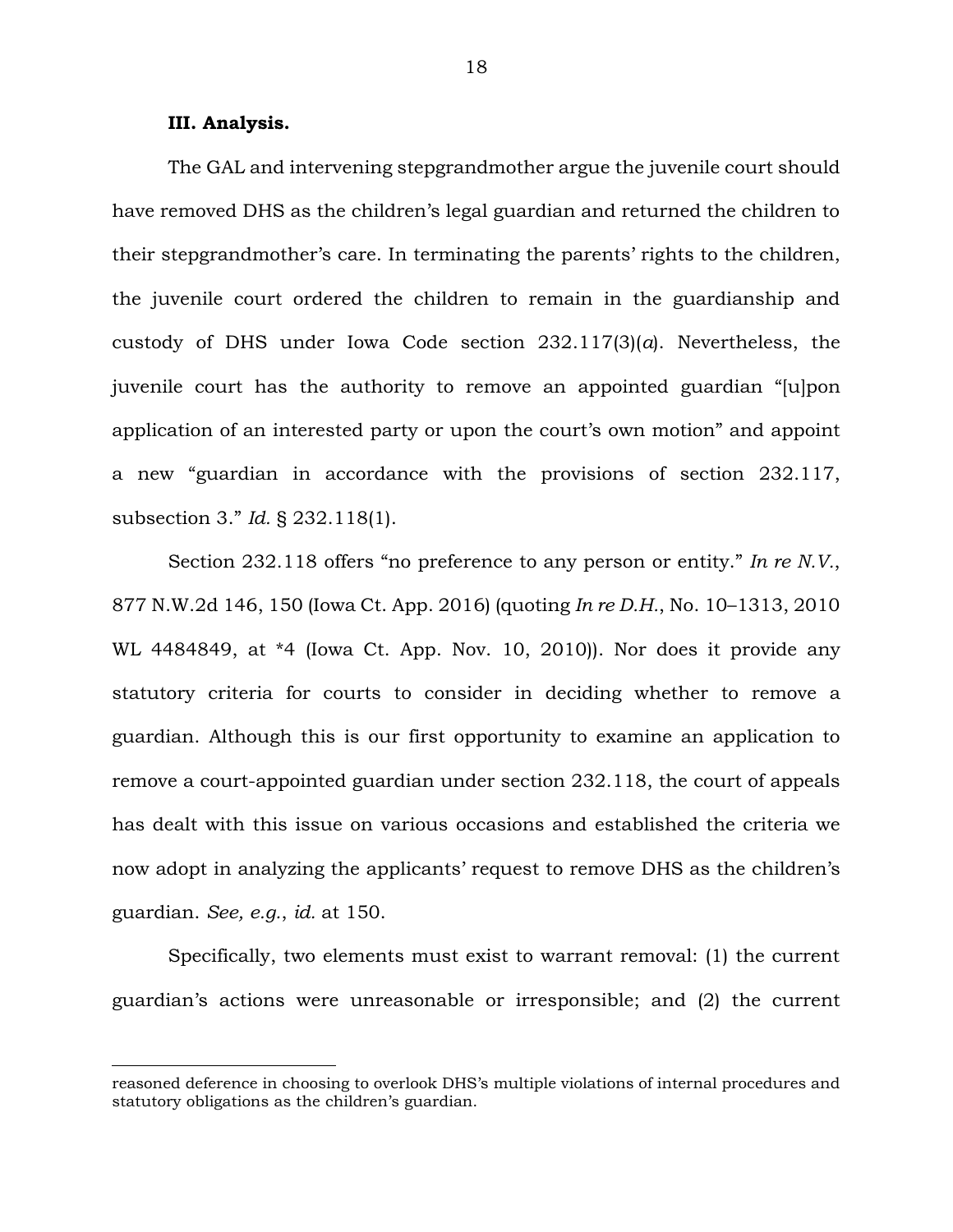guardian's actions did not serve the children's best interests. *See, e.g.*, *id.*; *In re E.G.*, 745 N.W.2d 741, 744 (Iowa Ct. App. 2007). Even when a guardian's actions are unreasonable, we will not remove the guardian unless doing so is in the children's best interests. *In re N.V.*, 877 N.W.2d at 150. We do not treat this request for the removal of DHS as guardian as a custody battle between DHS and the stepgrandmother. "Rather, in the context of this case, [we] must focus on the process DHS used and the actions it took in reaching the placement decision and then determine whether those were unreasonable (or irresponsibly undertaken)—all with the best interests of the child in mind." *In re J.L.*, 21–0968, 2022 WL 246170, at \*9 (Iowa Ct. App. Jan. 27, 2022). The GAL and stepgrandmother, as the ones who moved for the removal of DHS as guardian, have the burden to prove DHS acted unreasonably by a preponderance of the evidence. *Id.*; *see also* Iowa R. App. P. 6.904(3)(*e*)–(*f*). "A preponderance of the evidence is the evidence 'that is more convincing than opposing evidence' or 'more likely true than not true.' " *Martinek v. Belmond–Klemme Cmty. Sch. Dist.*, 772 N.W.2d 758, 761 (Iowa 2009) (quoting *Holliday v. Rain & Hail L.L.C.*, 690 N.W.2d 59, 63–64 (Iowa 2004)).

There are two separate DHS actions at issue here in considering whether to remove DHS as the children's guardian. First, we must address the failure of DHS to send relative notices. Second, we must review DHS's actions in abruptly removing the children from the stepgrandmother's home to place them in a foster home with strangers without an adequate permanency plan in place to establish a stable placement for the children. To the extent the parties also argue the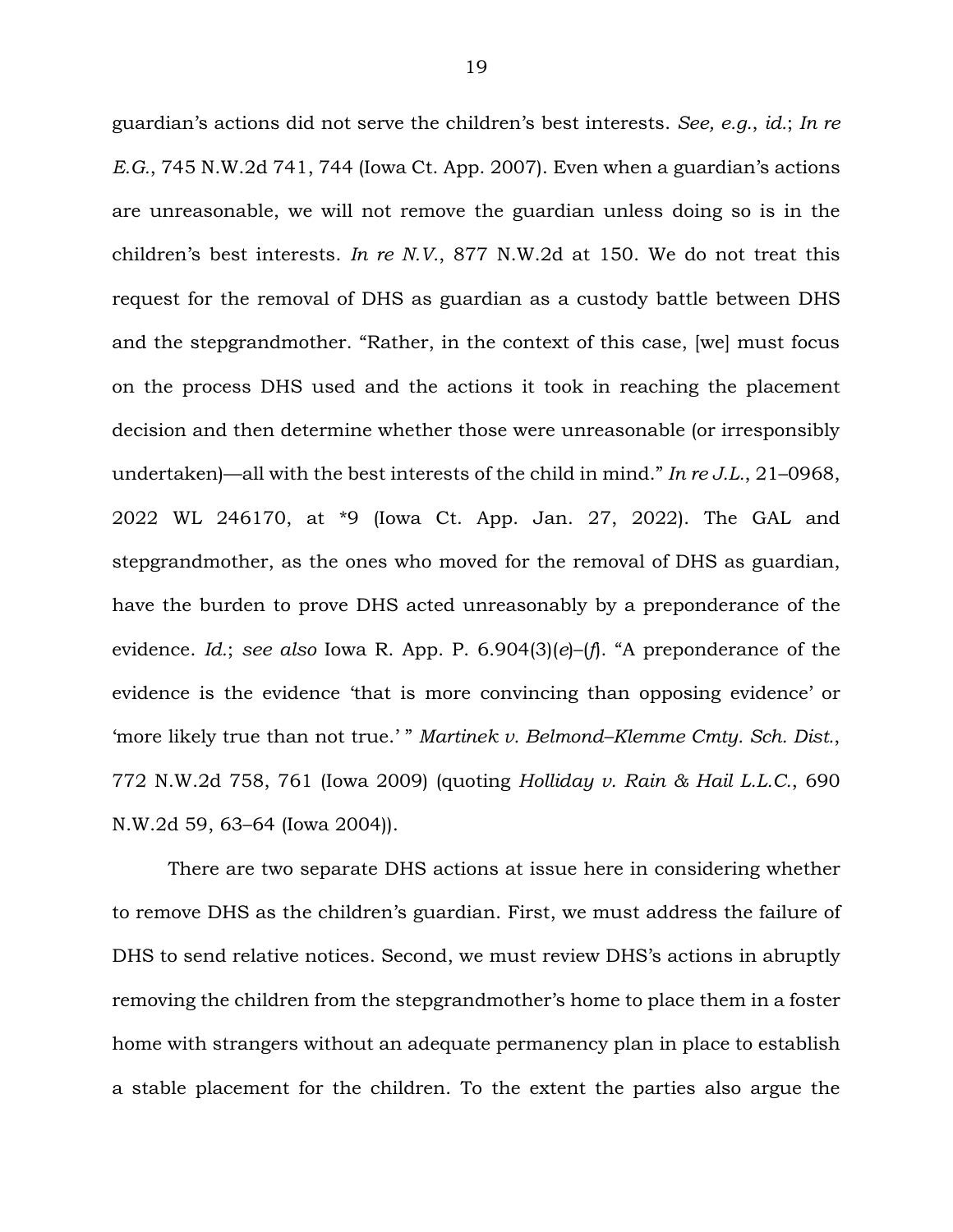juvenile court did not identify a substantial change in circumstances after the termination order to justify removing the children from the stepgrandmother's care, we need not address this issue because we are reversing the juvenile court's ruling on other grounds.

**A. Failure to Send Relative Notices.** The GAL and stepgrandmother contend DHS acted unreasonably by failing to send relative notices as required under Iowa Code section 232.84(2). This section provides,

Within thirty days after the entry of an order under this chapter transferring custody of a child to an agency for placement, the agency shall exercise due diligence in identifying and providing notice to the child's grandparents, aunts, uncles, adult siblings, parents of the child's siblings, and adult relatives suggested by the child's parents, subject to exceptions due to the presence of family or domestic violence.

*Id.* The DHS worker in this case testified that she never sent relative notices because she only fills out relative worksheets when the children are sent to foster care in lieu of relative or suitable other placement. However, there is no statutory exception to the relative notice requirement. "[E]ven if the relatives were informally aware of the child[ren]'s transfer to foster care, the burden remained with the department to formally notify them of the transfer. The contents of the notice are statutorily prescribed and are specific and detailed." *In re N.V.*, 877 N.W.2d at 151.

On appeal, the State "does not dispute that [DHS] acted unreasonably when it failed to send relative notices," but it maintains that "removal of DHS as the guardian is not the appropriate remedy." We agree that this failure to send relative notices alone does not warrant the removal of DHS as the children's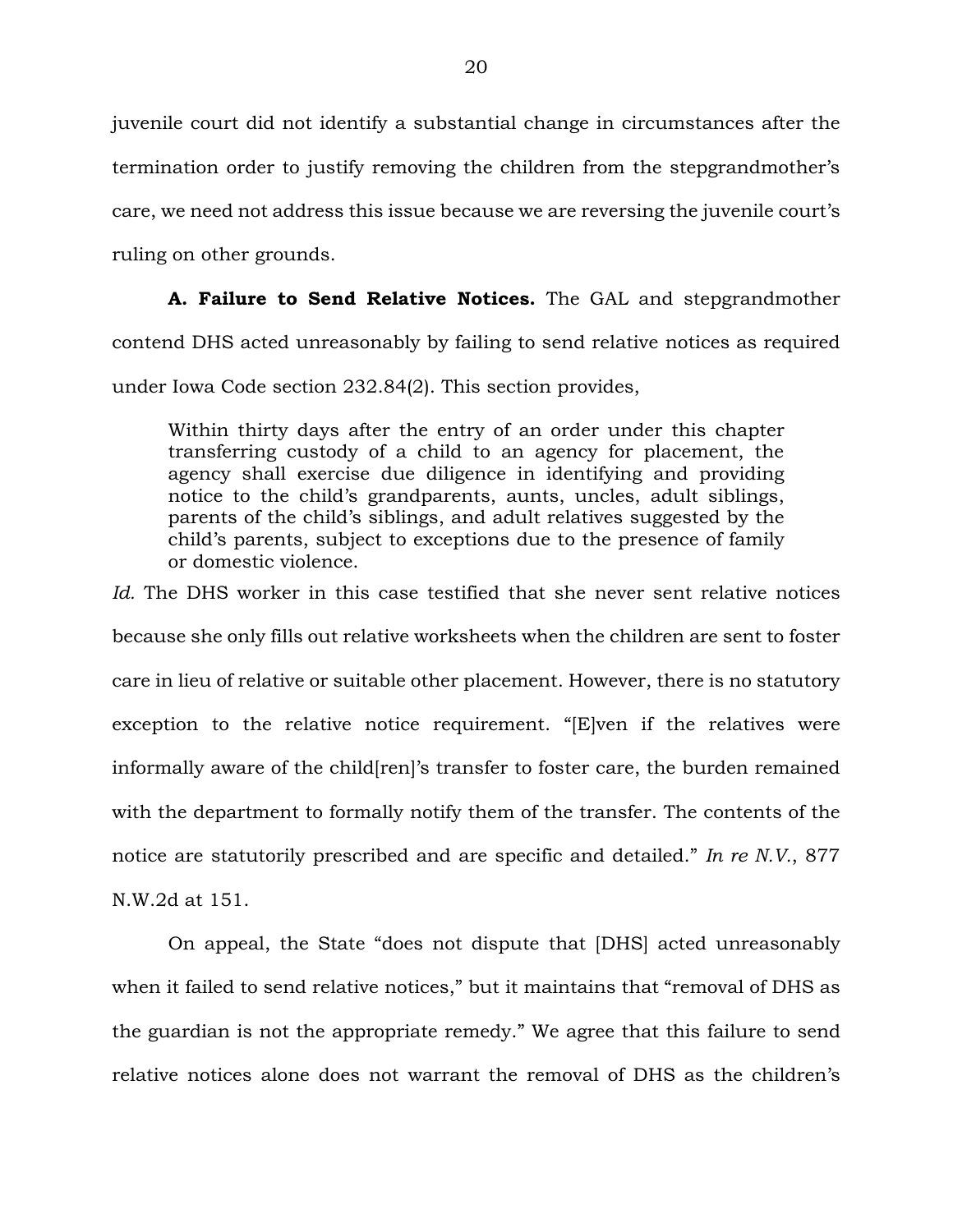guardian. *See, e.g.*, *In re I.P.*, 19–0715, 2019 WL 3317922, at \*3 (Iowa Ct. App. July 24, 2019) ("[A] case worker's failure to provide timely statutory notice to relatives is not a basis to remove the DHS as guardian."). The juvenile court's order for DHS to send belated relative notifications is an appropriate remedy for this statutory violation.

**B. Removal of the Children from Their Stepgrandmother's Home.** The GAL and stepgrandmother assert DHS acted unreasonably, and thus should be removed as the children's guardian, because it removed the children from the stepgrandmother without adequate transition planning. The stepgrandmother stresses DHS's failure to fulfill its "responsibilities flowing from Iowa Code § 232.117(6)–(9), which provide for ongoing post-termination court supervision," claiming DHS disregarded its duty "to diligently pursue and place children in their permanent home." The State maintains DHS acted reasonably in removing the children from the stepgrandmother's home based on its concerns about the stepgrandmother's ability to care for the children. Alternatively, even if we conclude DHS acted unreasonably, the State contends it is not in the children's best interests to remove DHS as the children's guardian.

Before we begin our analysis, we stress that our focus is on more than the act of DHS's removal of the children from their stepgrandmother. The removal itself is just one piece of the puzzle. Instead, we are examining the puzzle as a whole, also reviewing DHS's actions in reaching its removal decision and the steps DHS took to transition the children and establish a stable placement for them.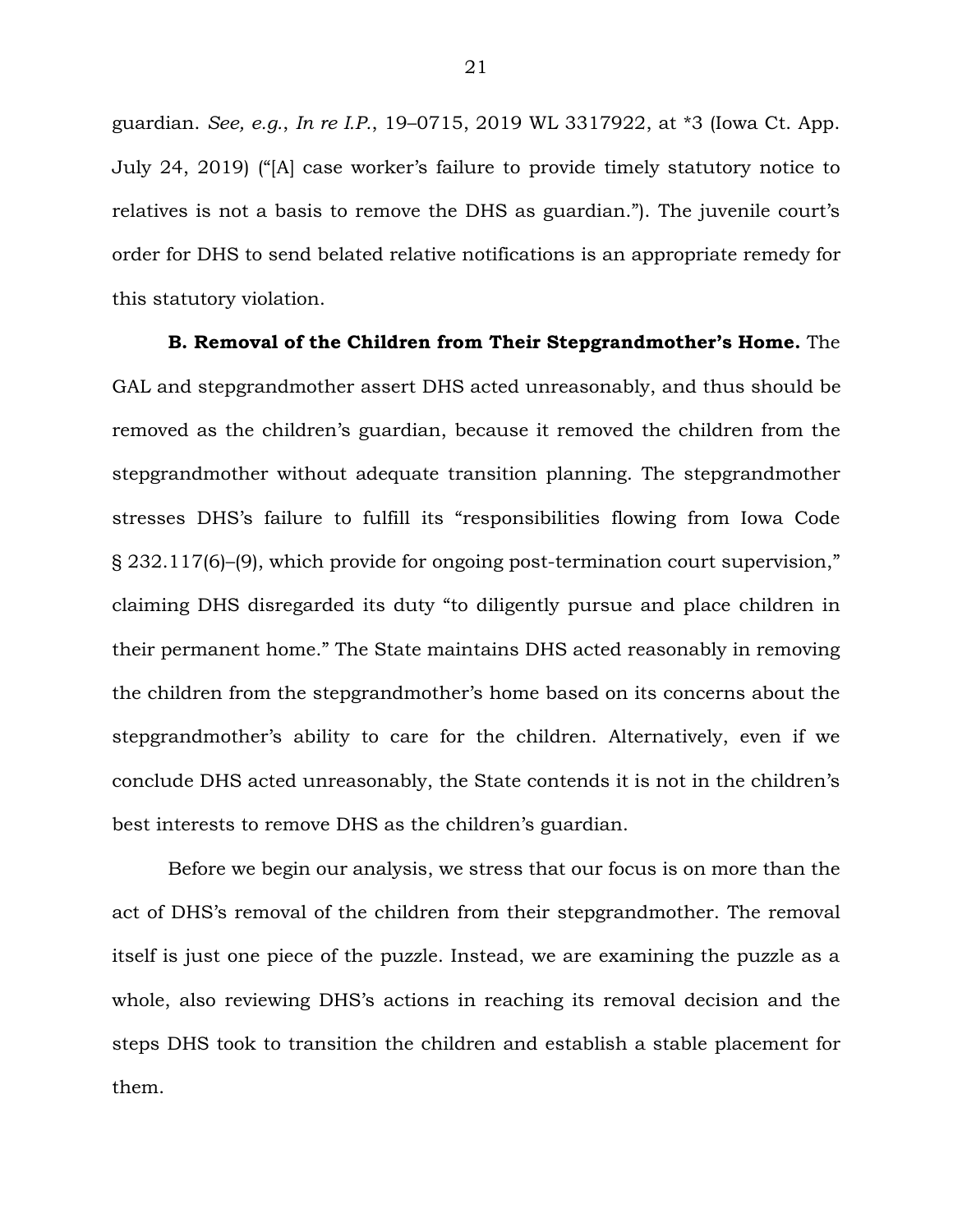DHS's procedures and Iowa Code section 232.117(6) are especially relevant in determining whether DHS acted unreasonably in this case. DHS's own transition planning procedures provides, "The period for transferring a child's case responsibility from a [social work case manager] to an adoption worker is 45 days from electronic filing of the order for termination of parental rights." Iowa Dep't of Hum. Servs., *Employees' Manual: Adoption Permanent Placement Procedures* 10 (2022). The procedures also establish the joint responsibility of the social work case manager and adoption worker to "[c]omplete a joint visit with the child and child's placement provider within 45 days of termination of parental rights." *Id.* at 13. Yet, DHS did not transfer the case to the adoption worker, Viso, until the first or second week of July—well past forty-five days after the juvenile court filed the April 14, 2021 TPR order and Viso testified that she had never met the stepgrandmother before she arrived to remove the children from her care. Further, the social work case manager incorrectly informed Viso that there were no other relatives available for placement when this assertion was unsupported because the case manager failed to send the statutorily-required relative notices that would have clarified DHS's placement options for the children. *See* Iowa Code § 232.84.

More importantly, DHS failed to meet its obligations under section 232.117(6). This section states, "[T]he guardian shall submit a case permanency plan to the court and shall make every effort to establish a stable placement for the child by adoption or other permanent placement." *Id.* § 232.117(6). There are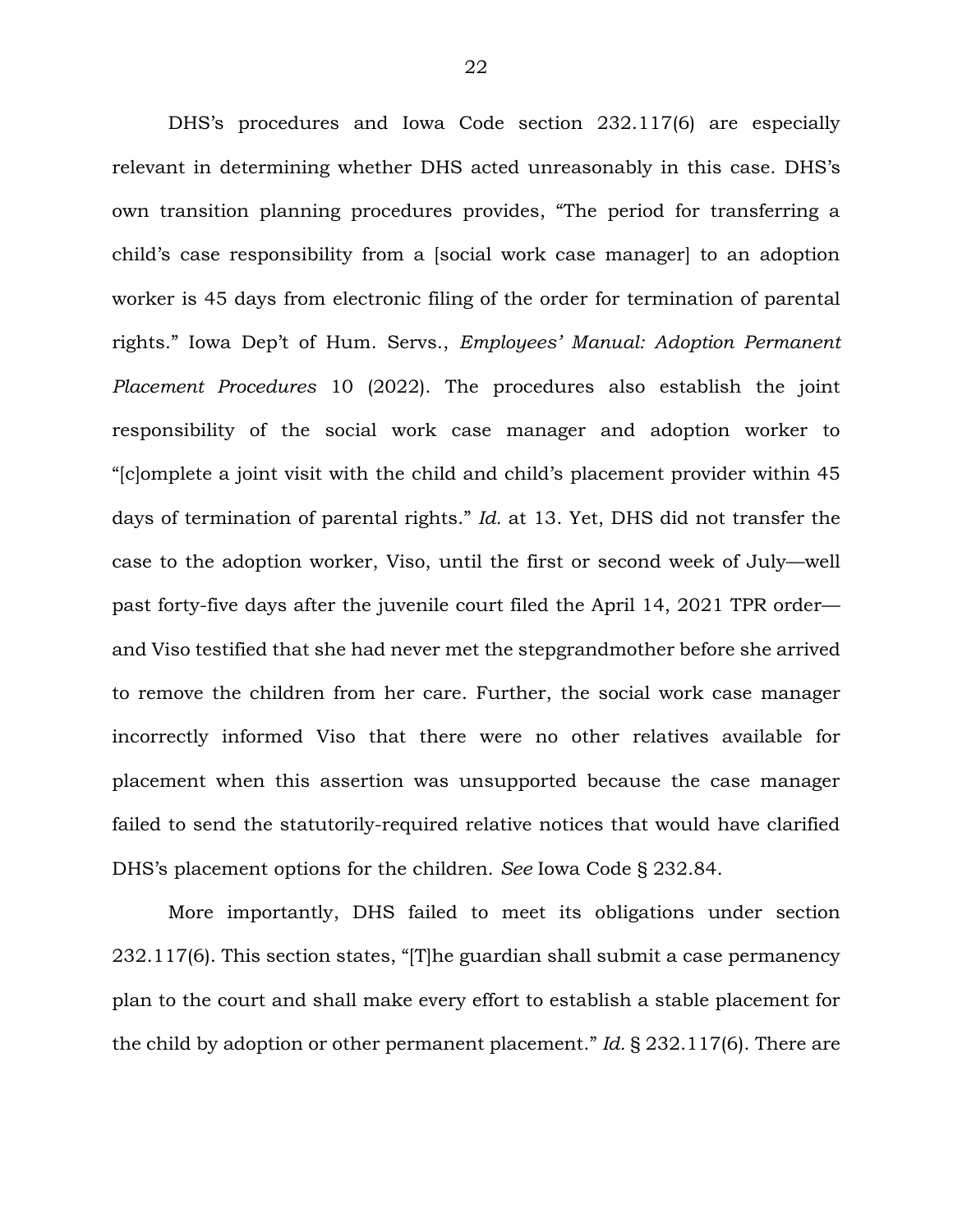no exceptions to these statutory requirements that DHS failed to meet here through its poorly planned transition process.

DHS adoption worker Viso testified that she had no conversation with the receiving foster parents as to whether they wished to become the children's adoptive parents and DHS had never placed any child with these foster parents before. Further, despite DHS's concerns about the stepgrandmother's ability to consistently meet the children's mental health needs, Viso admitted in her testimony that she did not ask the new foster parents how familiar they were with the children's mental health diagnoses or the mental health therapy that the children required. DHS made these decisions without consulting the children's GAL, who had been involved with this family longer than the DHS social work case manager and adoption worker.

In the past, the court of appeals has approvingly cited DHS testimony explaining there is "research that shows children can be successfully transferred . . . and still show few or no long-term effects when it's done properly, slowly, and with the support of all of the adults in the child's life." *In re I.P.*, 2019 WL 3317922, at \*3. That sort of transfer clearly did not happen here when DHS workers arrived at the stepgrandmother's home on the pretext of a seemingly routine visit only to surprise the stepgrandmother and children by removing the children from their home. This problematic approach is only compounded by the children's mental health issues that have led their therapists to caution against "[a]dditional placements and transitions . . . to prevent further trauma."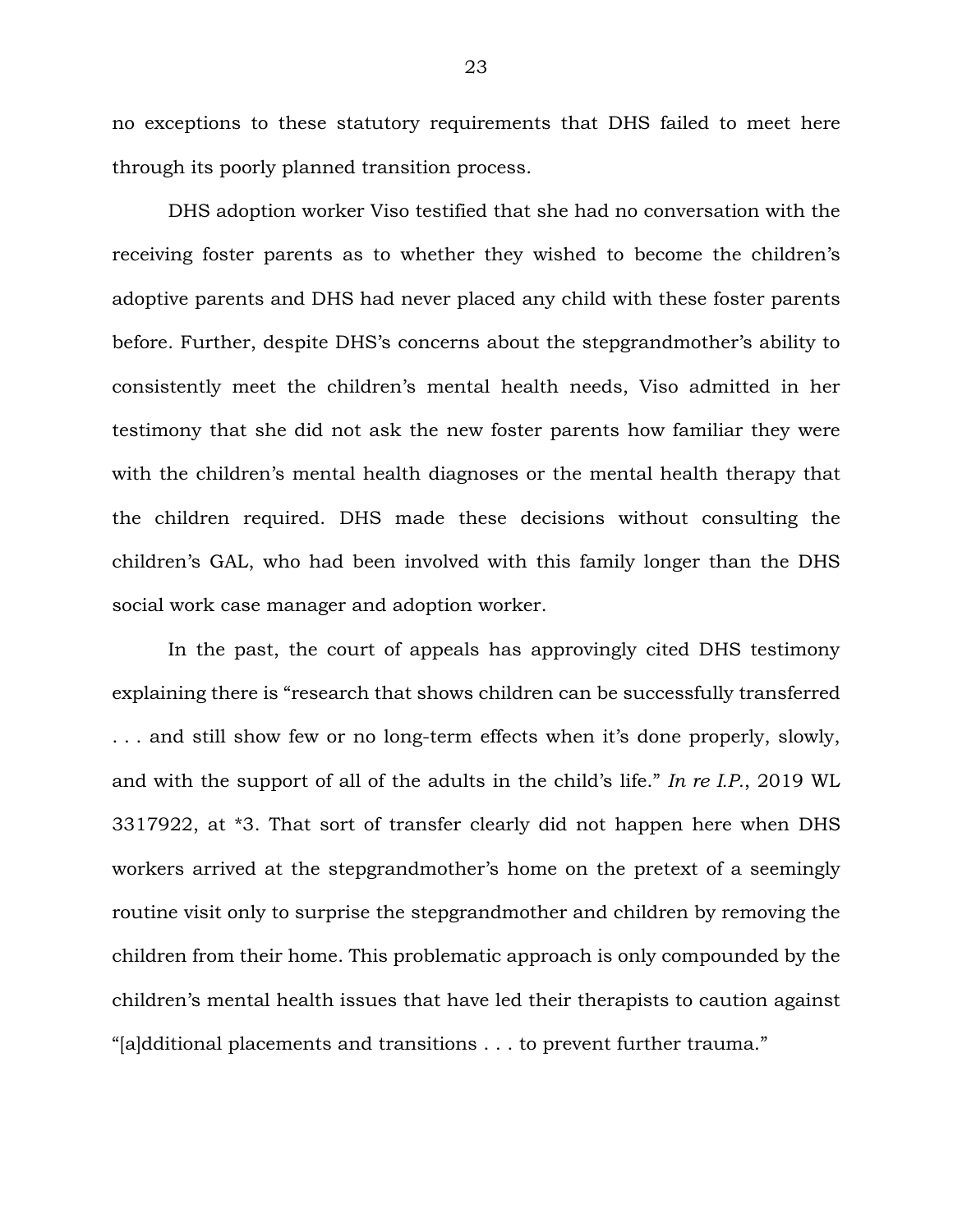For example, in a report filed the month before termination, K.T.D.'s therapist wrote,

Given [K.T.D.]'s trauma history, developmental stage, and her attachment needs[,] it is imperative that a plan be developed to provide [K.T.D.] with a long-term option for a safe and nurturing home. It will be important that this plan include a caregiver who understands [K.T.D.]'s physical, emotional, and developmental needs and can consistently provide for these needs. It is important that this caregiver be open to a therapeutic parenting approach and be open to working closely with this therapist regarding the impact of developmental trauma on [K.T.D.] in order to establish and maintain parenting approaches that will be trauma informed and meet her developmental needs.

Given the therapists' recommendations, we struggle to see how it was in the children's best interests to abruptly remove the children from their long-term home only to place them in a home with strangers who DHS had not so much as asked about their familiarity with the children's mental health diagnoses or therapy requirements. The evidence is conflicting about the extent to which DHS even communicated with the children's therapists about the removal plan before abruptly removing the children, as Hackman testified that the therapists were aware that DHS was considering moving the children to another placement while Viso claimed she worked with one of the children's therapists on the removal plan. The record does not support Viso's claim and falls short of demonstrating an adequate transition plan.

While there were some concerns about the stepgrandmother's ability to permanently care for the children, DHS never effectively communicated these concerns to the stepgrandmother in an attempt to maintain the children in a stable relative placement. Moreover, there is no evidence to support some of the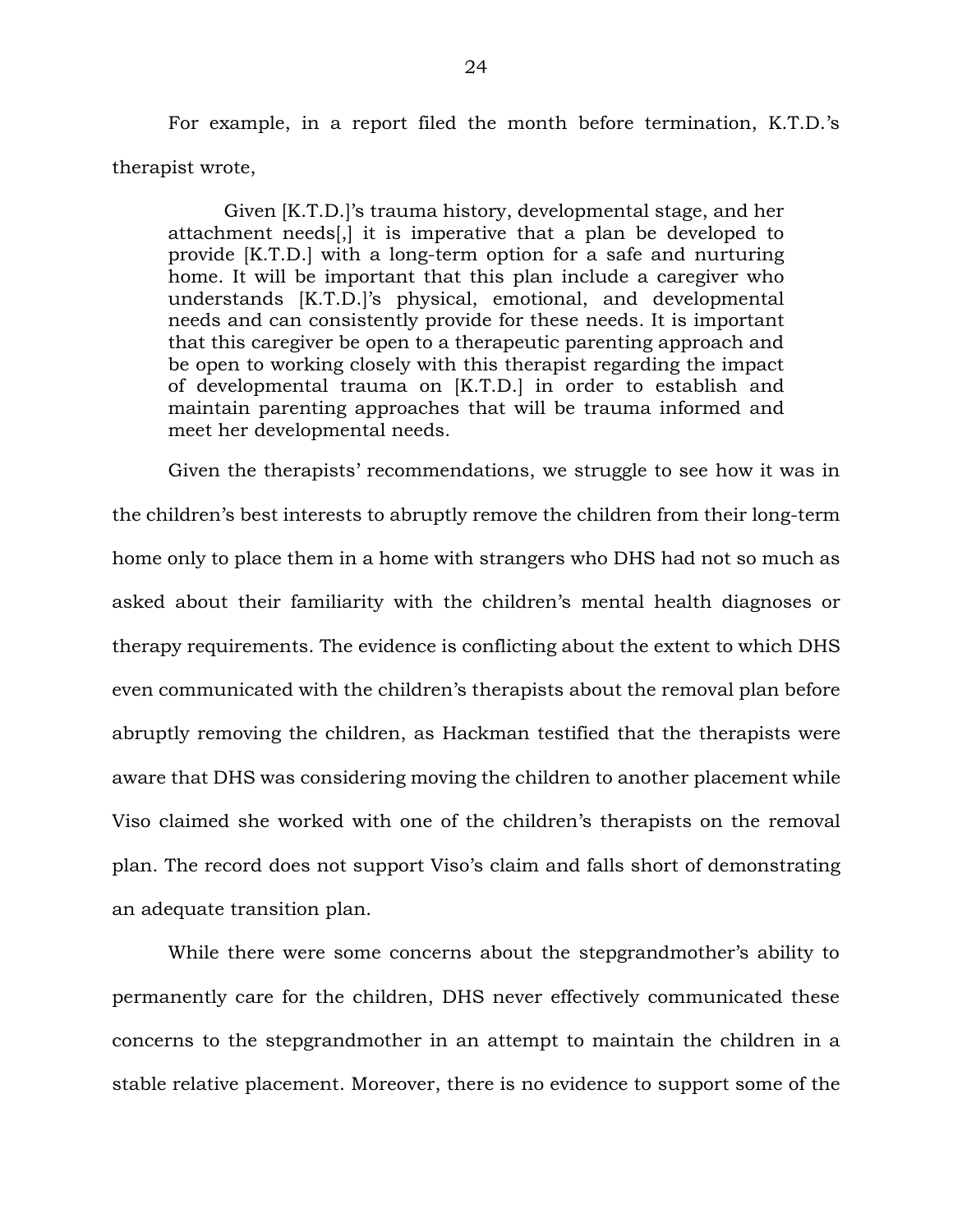concerns that DHS claims—and the dissents now repeat—warranted the surprise removal of the children from their stepgrandmother. For example, Hackman testified about their concerns that the stepgrandmother was allowing the children to be around or cared for by "inappropriate people," specifically discussing a daughter-in-law who had pending criminal charges and a nocontact order with her own children.

Likewise, the dissents rely on the juvenile court's observation that the stepgrandmother allowed the children to spend time, including overnight visits, at their paternal grandmother's home despite concerns about the children's father living there. But nothing indicates DHS ever discussed this concern with the stepgrandmother, and Hackman conceded at the hearing that DHS had only "suspicions but no evidence" that the stepgrandmother was actually allowing inappropriate people around the children. *See In re X.O.*, 16–0313, 2016 WL 2743445, at \*5 (Iowa Ct. App. May 11, 2016) (concluding the foster care social worker acted unreasonably in the posttermination phase of the proceedings by making unsupported representations to the adoption team). In fact, Hackman testified that she did not even know these overnight visits were occurring until the time of the hearing.

After the juvenile court entered the TPR order and just a few months before the removal at issue, the juvenile court—based in part on DHS reports—declared in terminating the parents' rights that "[the children] have had consistency in their relationship with [the stepgrandmother.] [The stepgrandmother] continues to provide for the children's needs. The children are safe with [the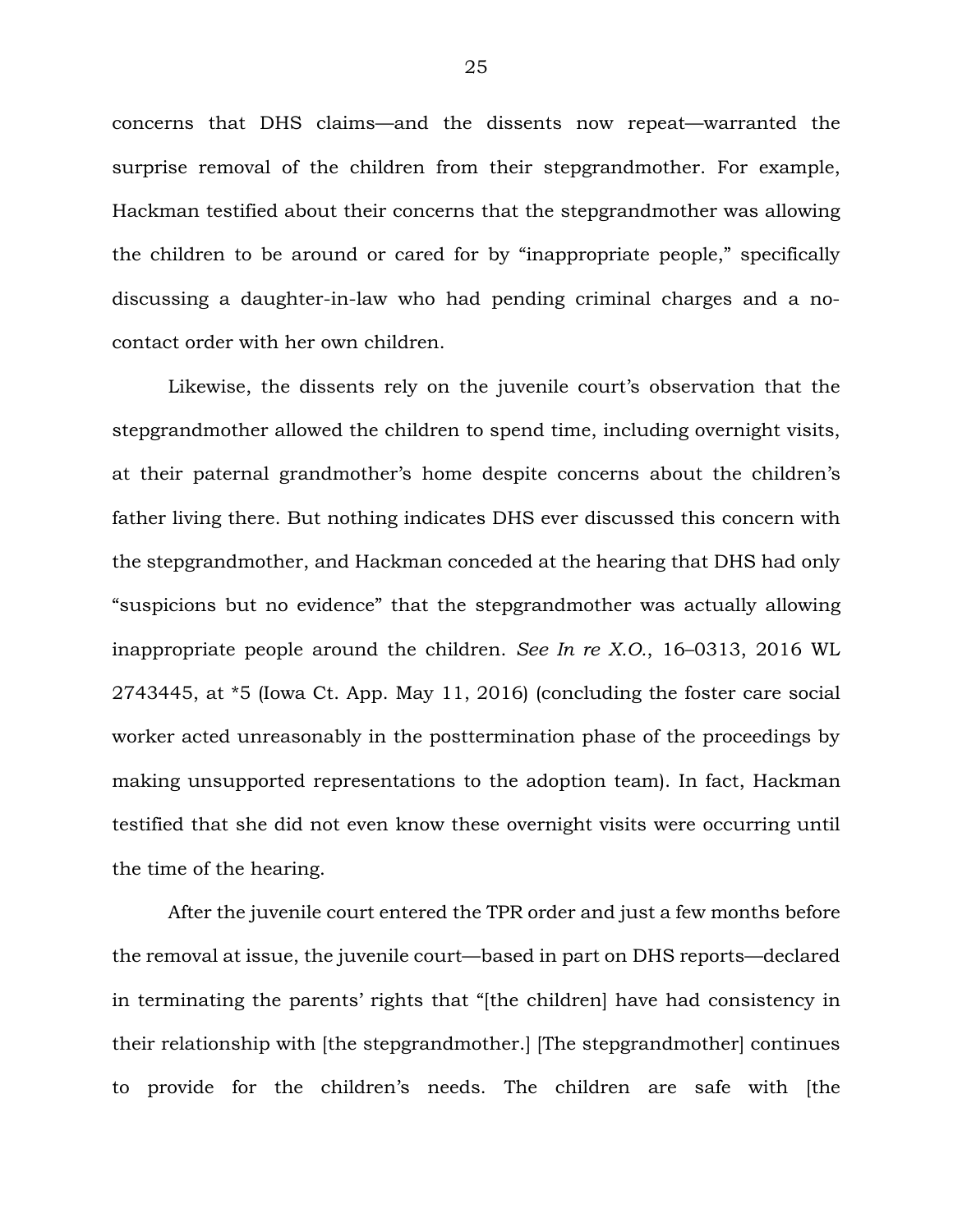stepgrandmother]." While the TPR order noted K.J.D. "has not been attending therapy consistently, which needs to be corrected," there was no mention of any attendance issues for K.T.D. in attending therapy. On the contrary, the TPR order reported K.T.D. was "making progress in therapy."

DHS's TPR report noted DHS had approved the stepgrandmother for adoptive placement. It is troubling that most of the concerns DHS now cites in defending its removal of the children from the stepgrandmother existed when it wrote its TPR report and the juvenile court issued its TPR order. In spite of these apparent concerns, DHS continued to approve the stepgrandmother for placement at that point.

DHS also contributed to some of its stated concerns through its own failure to effectively communicate to the stepgrandmother, like the issue of the stepgrandmother not placing the children in school or daycare. In fact, it is unfair to heap all of the blame on the stepgrandmother for declining to place the children in school or daycare. The parents' rights were not terminated until April 2021, approximately three months before the removal of the children from the stepgrandmother. As the juvenile court explained, "All of the responsibility for the children's education during the open CINA did not rest on [the stepgrandmother]. The children's guardians were still their parents, and DHS was to oversee the children's wellbeing."

Iowa Code section 232.2(21)(*b*)(6) provides that "the rights and duties of a guardian with respect to a child" include the duty "[t]o make other decisions involving protection, *education*, and care and control of the child." (Emphasis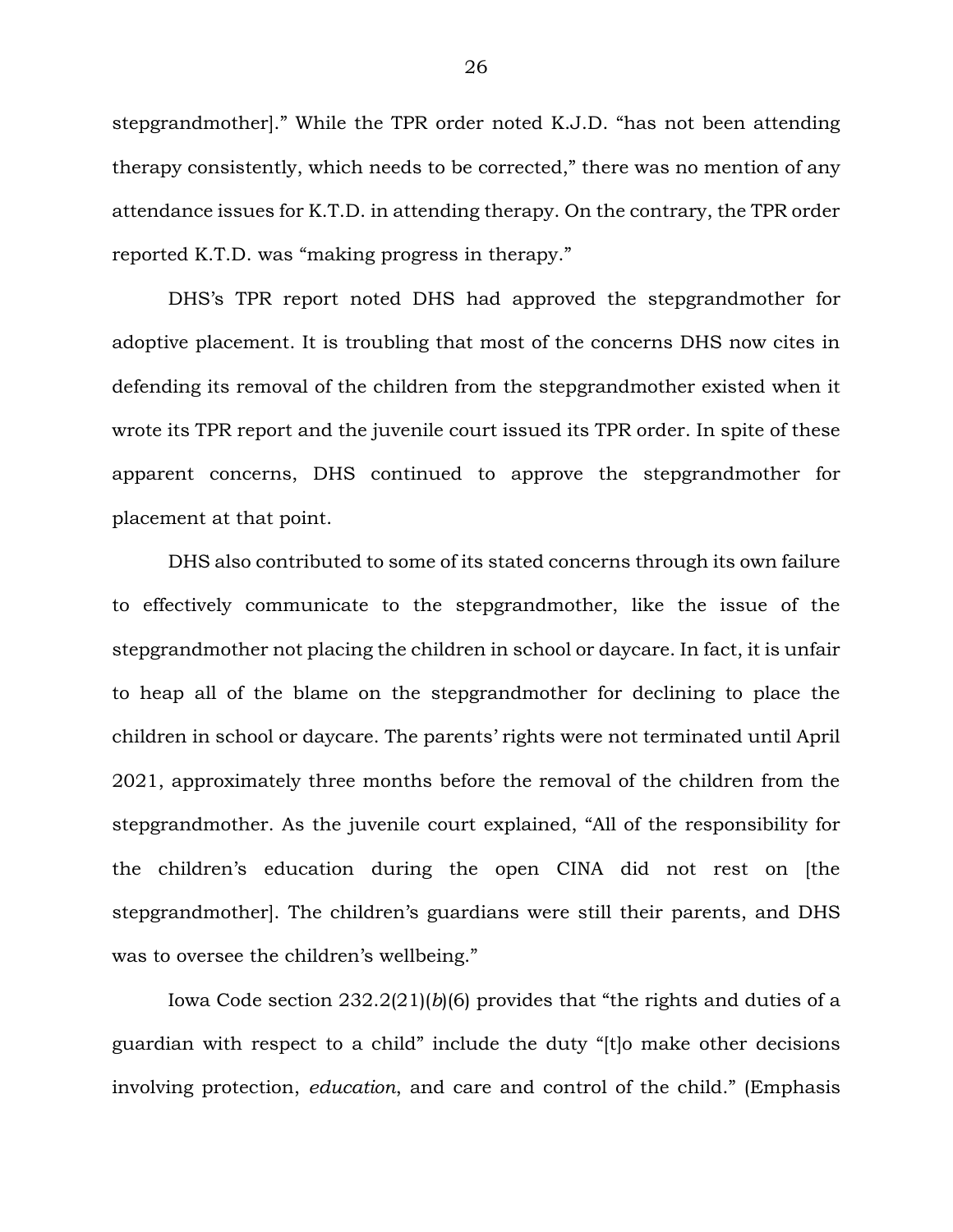added.) Thus, K.J.D.'s parents and later DHS as her court-appointed guardian bore the legal responsibility for K.J.D.'s lack of school enrollment, not the stepgrandmother. In any event, DHS removed the children from the stepgrandmother's care in July—a time period when the children presumably would not have been in school due to summer break. Moreover, we fail to see an issue with the stepgrandmother's decision not to send K.T.D. to daycare. We should not fault any caregiver who chooses and is able to stay home with a child instead of sending the child to daycare.

The dissents' emphasis on the stepgrandmother's lack of credibility is misplaced because she was not the one acting as the children's legal guardian. DHS—not the stepgrandmother—is the party with credibility on the line. The reasons the stepgrandmother offered at the hearing to explain why K.J.D. was not enrolled in school may be helpful in determining custody, but this appeal is focused on the role of guardian. At the time of removal from her care, the stepgrandmother was not the legal guardian with the rights or duties to make educational decisions for the children. *See* Iowa Code § 232.2(21)(*b*)(6). Those rights and duties fell to DHS as the legal guardian once the juvenile court terminated the parents' rights and any failure in fulfilling those rights and duties accordingly rests with DHS.

The fact of the matter is that DHS had oversight of the children's wellbeing from the time they were removed from their parents by court order in February 2020 and through the termination of the parents' rights in April 2021 and the September hearing in this case. Despite expecting the stepgrandmother to assist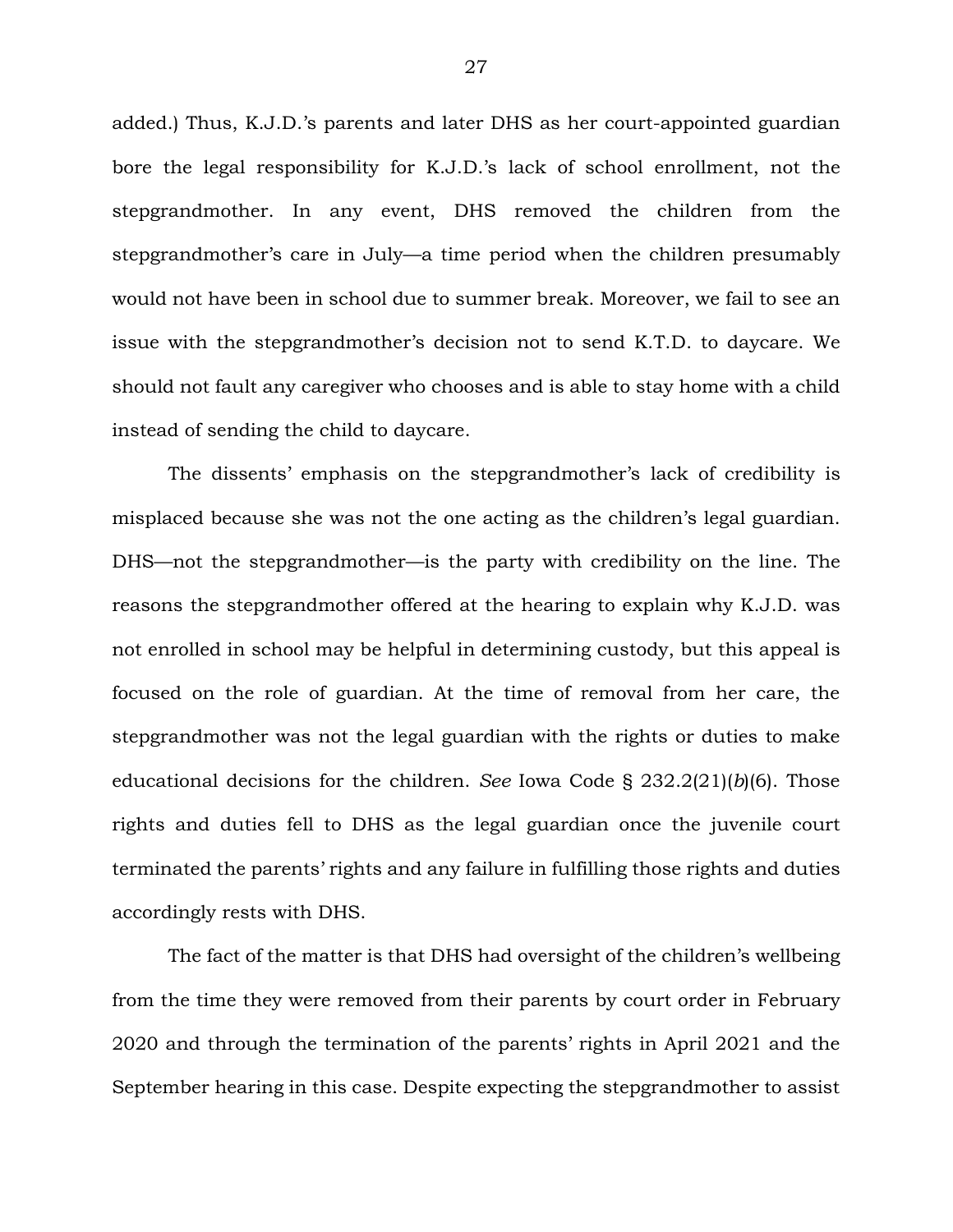the children with weekly therapy appointments, DHS had only facilitated a total of three sessions with one of the children's therapists in the two months following the children's removal from the stepgrandmother. If the stepgrandmother failed to meet the children's needs because she did not assist them with weekly sessions then the same is true for DHS when it failed to meet at least one of the children's therapy needs.

Instead of attempting to address its concerns with the stepgrandmother in a way that perhaps could have preserved the children's relative placement, DHS largely ignored them until a foster home became available that could take the children at least temporarily. The children had been in the stepgrandmother's care since January 23, 2020, and the juvenile court recognized this placement when it officially authorized the children's removal from their parents a few weeks later on February 6. In the almost eighteen months that the children were in their stepgrandmother's care before DHS removed them, the juvenile court conducted at least six hearings concerning the children where only minor issues, if any, were raised about the stepgrandmother's caretaking abilities.

Even in the juvenile court's "permanency review by paper filing only" in the month before the removal at issue, the juvenile court found, "The children's needs are being met. They are currently residing with [their stepgrandmother], suitable other placement." It is telling that DHS did not cite any apparent new concerns that arose within the next month that would warrant the immediate removal of the children from their stepgrandmother's home.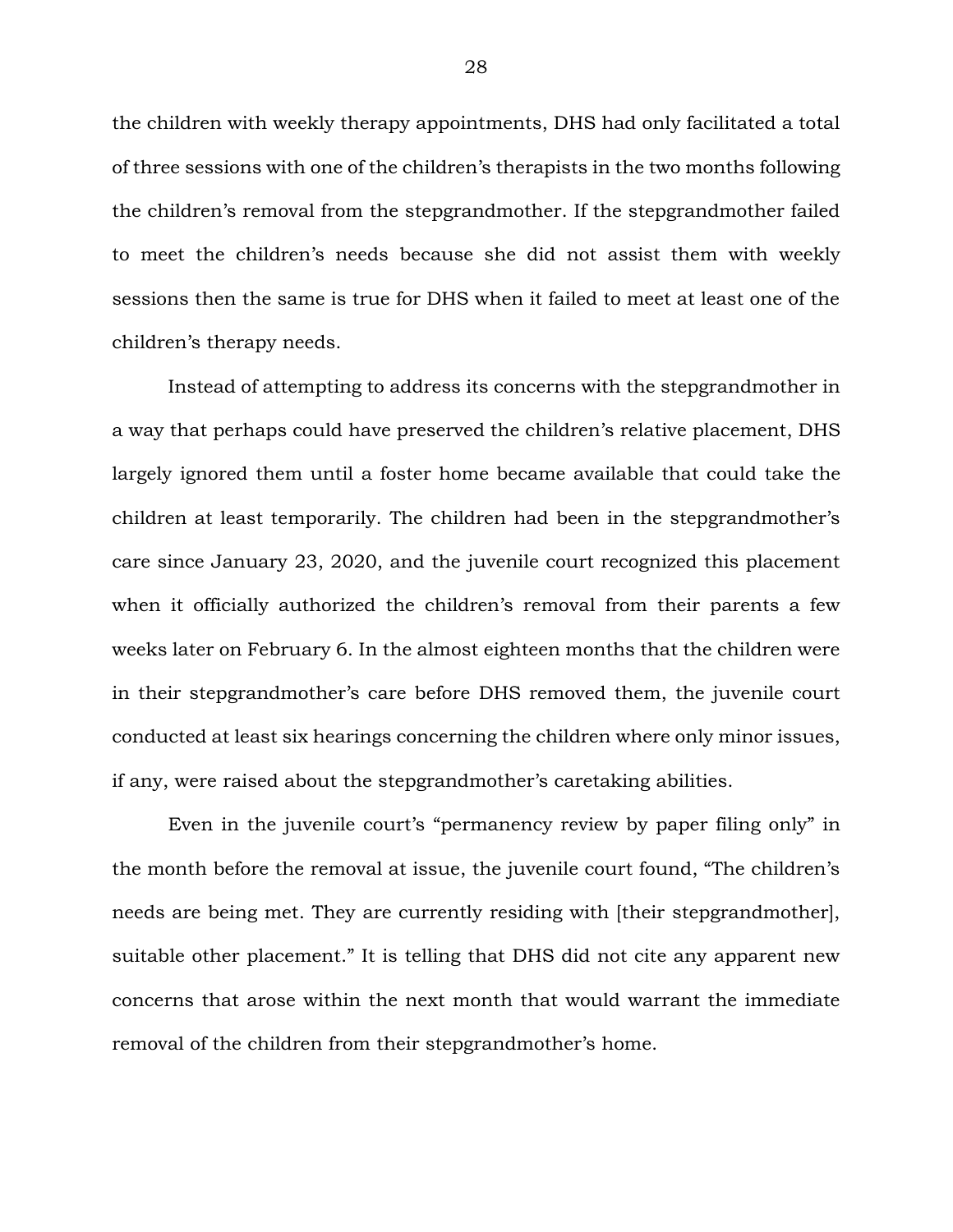As the GAL aptly maintains, "DHS's erroneous action is even more egregious when viewed under the lens of the changing juvenile landscape with the onset of the Family First Prevention Services Act [FFPSA]," which created opportunities for states to receive federal funding for services that support and preserve family connections. Bipartisan Budget Act of 2018, Pub. L. No. 115– 123, §§ 50701–50782, 132 Stat. 64, 232–268; *see also* Iowa Dep't of Hum. Servs., *Family First: Overview* (2022) https://dhs.iowa.gov/Child-Welfare/FamilyFirst [https://perma.cc/5T5F-VXTM] (explaining that FFPSA prioritizes the placement of children removed from their parents in this order: relative or fictive kin, licensed foster family, congregate care). We recognize that our current statute does not mandate a preference for relative placement after the termination of parental rights. *See In re N.V.*, 877 N.W.2d at 150. But it is troubling that DHS took virtually no effort to maintain the children's relative placement or attempt to determine another relative placement given FFPSA's emphasis on improving outcomes for children removed from their home by prioritizing relative or fictive kin placements.

All things considered, the process DHS used and the actions it took in reaching its decision to remove the children from their stepgrandmother by surprise and place them with strangers in foster care was unreasonable and irresponsibly undertaken. Nevertheless, we still must consider whether those actions served the children's best interests. *See id.* In analyzing the children's best interests, we "give primary consideration to the child's safety, to the best placement for furthering the long-term nurturing and growth of the child, and to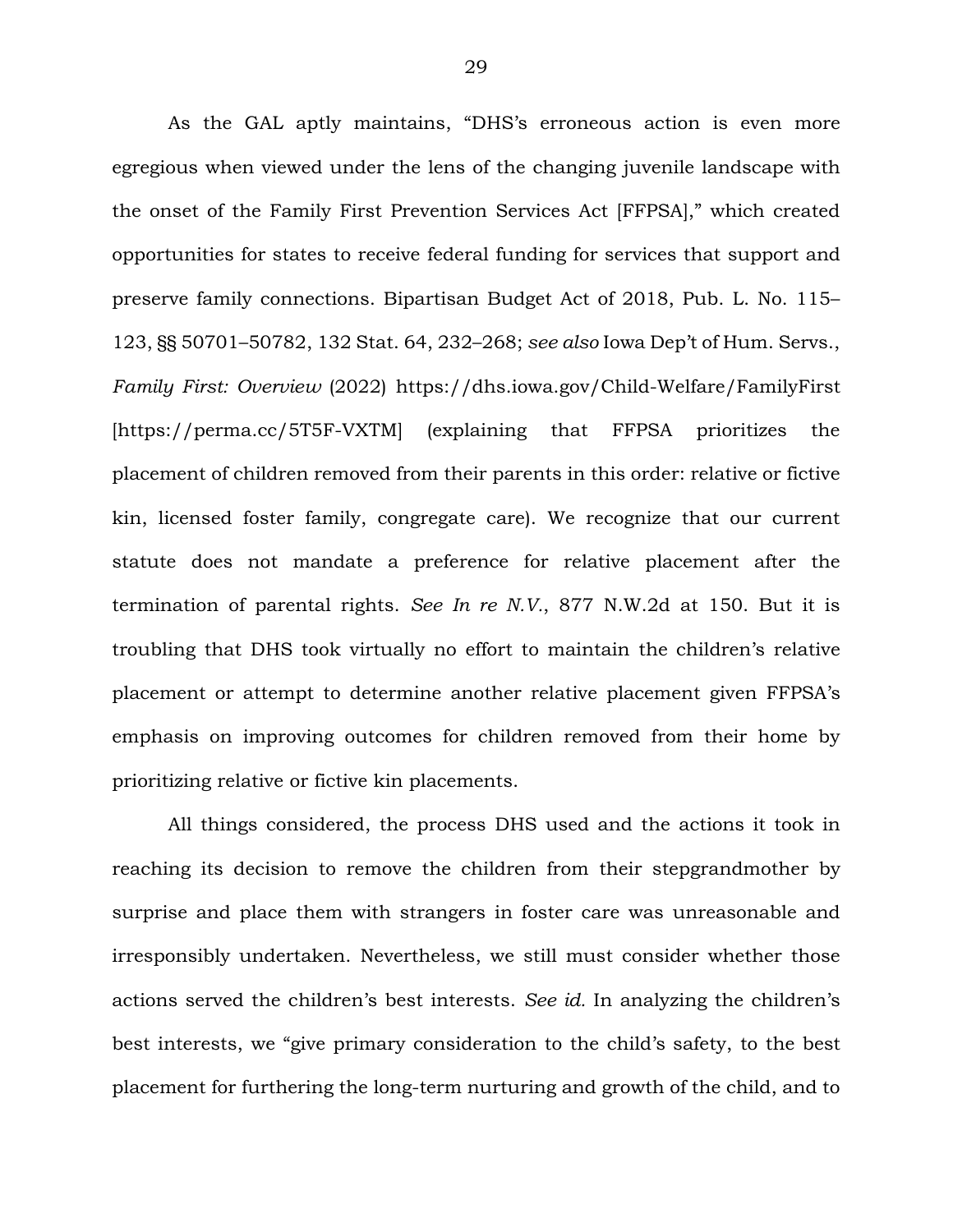the physical, mental, and emotional condition and needs of the child." Iowa Code § 232.116(2).

The State largely relies on events that occurred *after* the children were moved to foster care by discussing the progress the children have made in school and therapy. By all means, the juvenile court was free to consider the events that transpired after DHS removed the children from the stepgrandmother in deciding whether to remove DHS as the children's guardian. We simply do not believe these postremoval events carry much weight in this case because there was still no sense of permanency in the children's new placement.

In other appellate cases reviewing an action to remove DHS as guardian, the events that transpired after a party files a motion to remove DHS as guardian may be more relevant. For example, in *In re I.P.*, DHS removed the child from unrelated foster parents so that the child could be adopted by the same parents who adopted the child's half sister. 2019 WL 3317922, at \*3–4. While the foster parents' motion to intervene and to remove DHS was still pending, DHS completed a home study for the half sister's adoptive parents and the study recommended transitioning the child into their home as a preadoptive placement. *Id.* at \*2. The foster parents filed their motion to intervene in August 2018, but the juvenile court's hearing did not conclude until January 2019. *Id.* In that situation, around five months had passed between the motions and the hearing on them and there were no doubts that—if the juvenile court maintained DHS as guardian—the child would be placed in an adoptive home with his half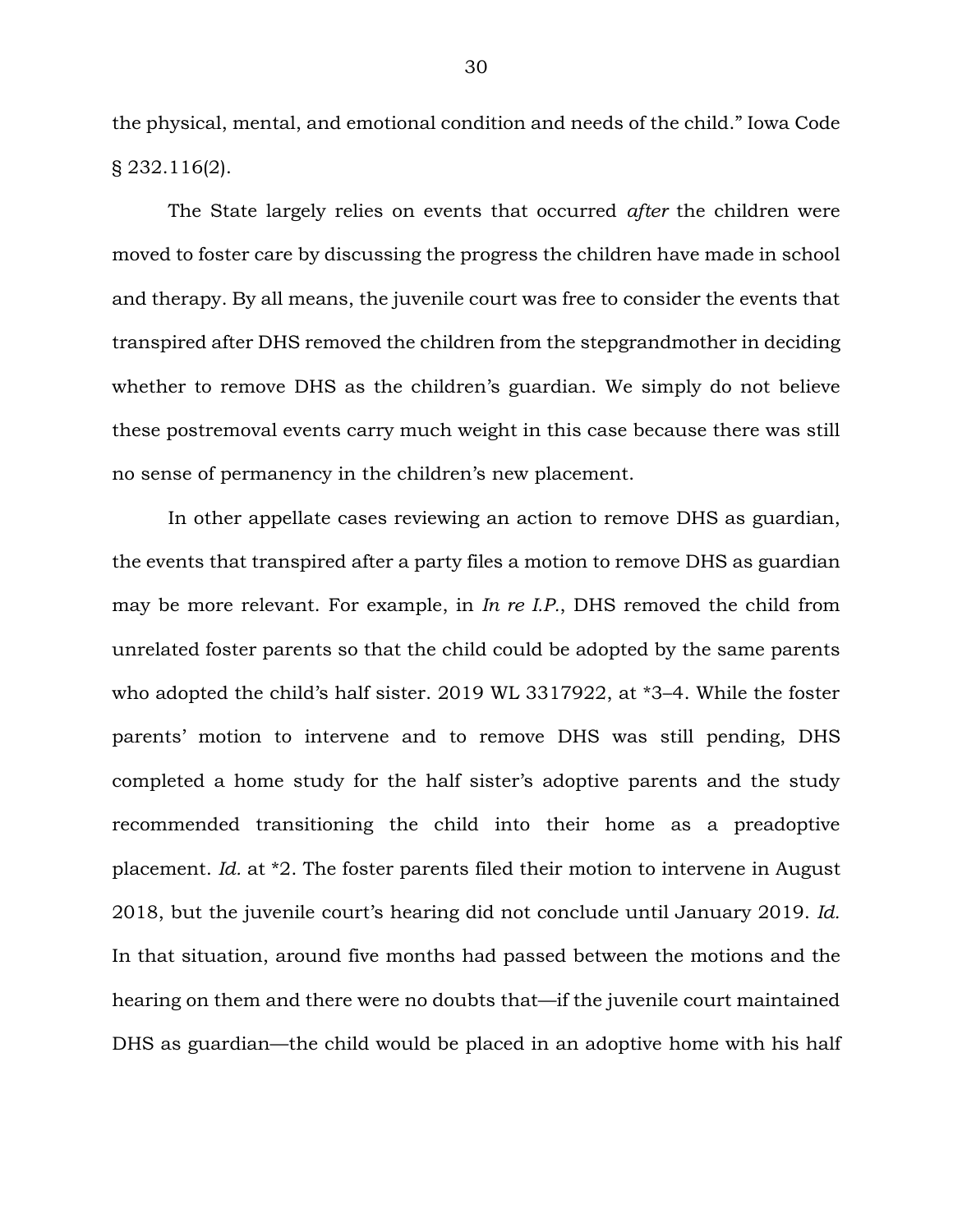sister. *Id.* Those are definitely facts to consider in determining whether DHS acted reasonably and in the child's best interests.

In contrast, this case involves a hearing that occurred less than two months after the children were removed from their stepgrandmother and placed in a foster home with no real permanency plan in place. DHS had never placed children in the care of the foster parents whom it entrusted the girls to, and DHS adoption worker Viso testified that she had not asked the children's foster parents about the possibility of adopting the children before removing them from the stepgrandmother's home. Nor did DHS ask the foster parents how familiar they were with the children's mental health diagnoses or the therapy the children required.

This approach directly contradicts the children's best interests because it ignores the advice of the children's therapists despite DHS's contention that a primary reason for removing the children from their stepgrandmother was due to the stepgrandmother's failure to meet the children's therapeutic needs. K.T.D.'s therapist in particular stressed in reports that she needs a parent who understands her mental health needs and is "open to a therapeutic parenting approach" and "working closely with [the] therapist regarding the impact of [K.T.D.'s] developmental trauma." There is no evidence that DHS honored or even considered these recommendations. Any stability the children might have felt or progress they might have made in their foster home upon removal from the stepgrandmother may be little more than a brief honeymoon period because they remain susceptible to being moved again to yet another placement.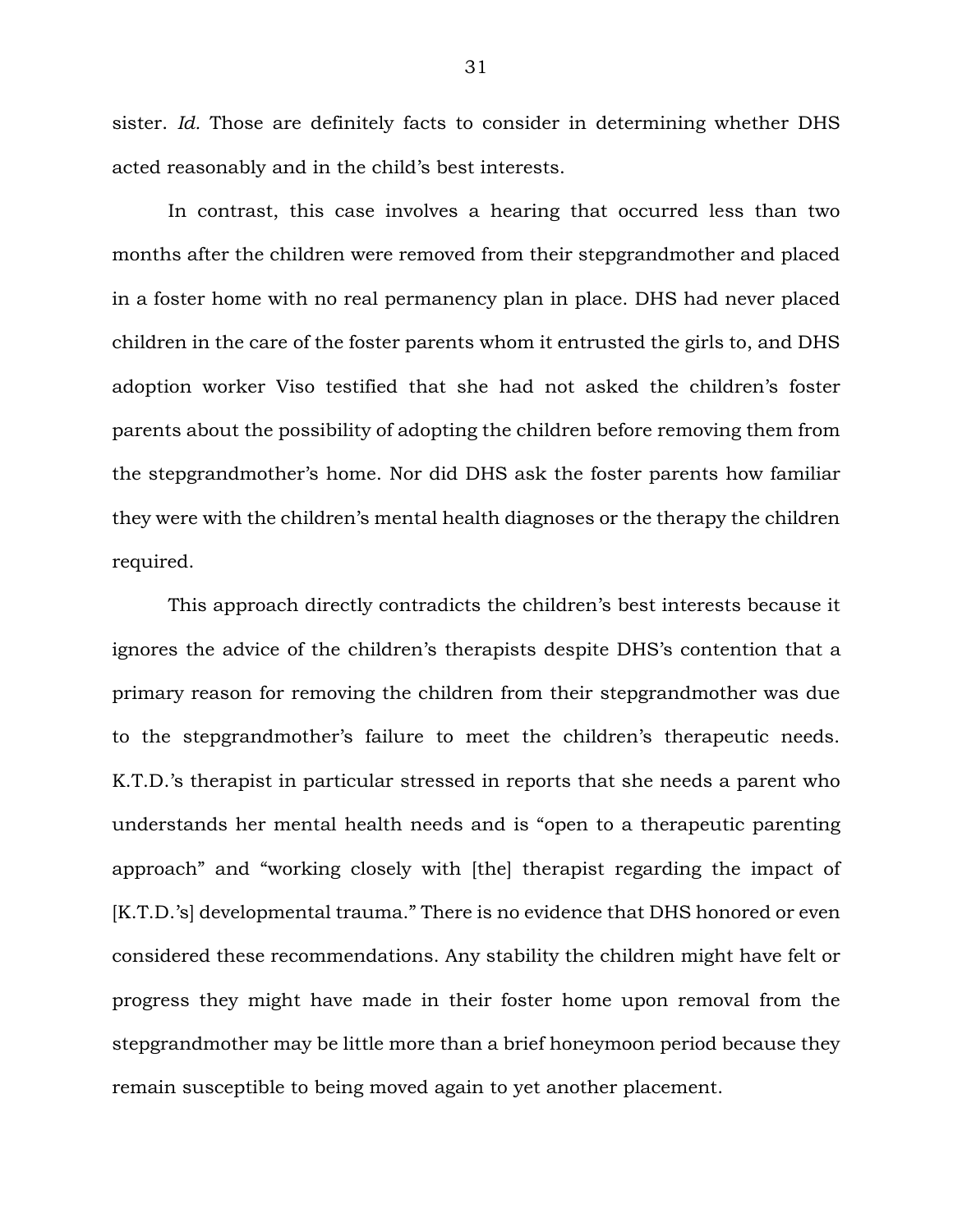Children seeking adoptive homes face an increased risk of disruption, which occurs "after the child is placed in an adoptive home and before the adoption is legally finalized, resulting in the child's return to (or entry into) foster care or placement with new adoptive parents." Krysten E. Beech, *The Perfect Storm: When Failing Adoptions Collide with an Ineffective Legal System, Re-Homing Emerges as a Viable Option for Adoptive Parents—Suggestions for Fixing a Broken System*, 46 U. Tol. L. Rev. 449, 451 (2015) (quoting Child Welfare Info. Gateway, *Adoption Disruption and Dissolution* 1 (2012)). This risk increases "when [the] children . . . have emotional and/or behavioral issues" and "when agencies provide inadequate information regarding the child or the child's history" or "inadequate preparation, training, and support for [potential] adoptive parents." *Id.* Here, DHS moved children with mental health concerns from their home of eighteen months where they were surrounded by family only to place them in the home of strangers who had not been asked about their familiarity with the children's mental health diagnoses and no assurance that the foster home would become the children's permanent home. This created yet another possibility of disruption in the children's already unstable lives. Altogether, DHS failed to serve the children's best interests in acting as their guardian.

"As tempting as it is to resolve this highly emotional issue with one's heart, we do not have the unbridled discretion of a Solomon. Ours is a system of law . . . ." *In re B.G.C.*, 496 N.W.2d 239, 241 (Iowa 1992) (en banc). In this case, DHS did not meet its legal obligations as the children's guardian to "make every effort to establish a stable placement for the child[ren] by adoption or other permanent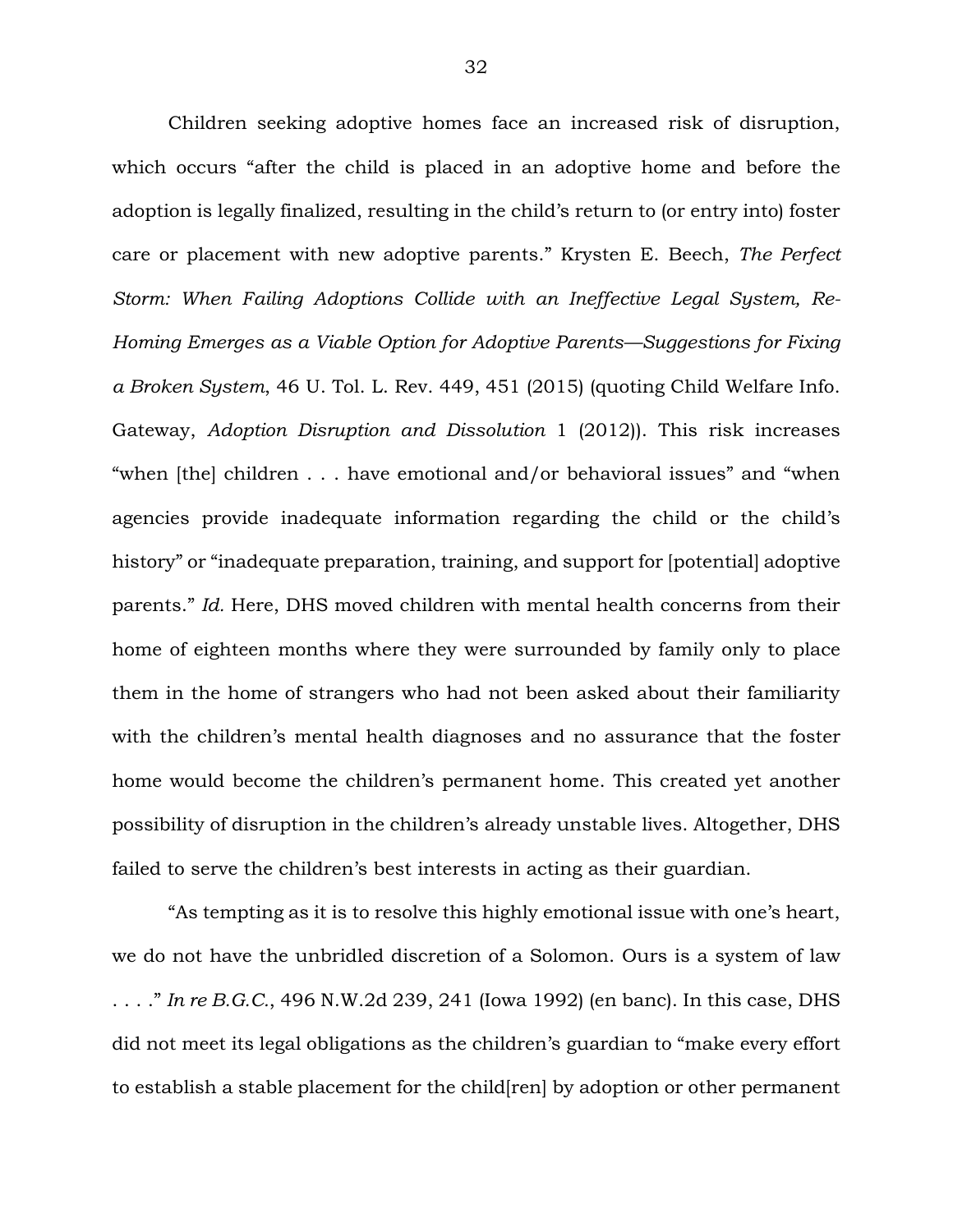placement." Iowa Code § 232.117(6). It also disregarded its own transition planning procedures. In summary, DHS violated two statutory obligations—the obligation to send relative notices and the obligation to "make every effort to establish a stable placement for the child[ren]"—and at least two of its own transition planning procedures. *Id.* §§ 232.84, 117(6). Accordingly, we hold the juvenile court abused its discretion when it declined to remove DHS as the children's guardian based on an erroneous application of the law.

DHS failed to act in the children's best interests because it directly harmed the children and only added to their trauma when it uprooted them from their stepgrandmother's home by surprise and placed them with foster parents who were seemingly unaware of the children's mental health issues or therapeutic needs. It also disregarded the advice from the children's therapists about their mental health needs through its actions in this case. Even Justice Mansfield's dissent acknowledges that "DHS behaved badly and probably *deserves* to lose its status as guardian." If an agency's failure to abide by the law and its own procedures is not enough to warrant its removal as the children's guardian, then it is difficult to imagine what meets the dissents' high burden for removal.

Ironically, one of DHS's primary reasons for removing the children from their stepgrandmother was DHS's belief that the stepgrandmother was not providing for the children's mental health needs. Despite the therapists' warnings against additional placements and assertions about the children's need for stability, DHS did not so much as discuss the possibility of the receiving foster parents' interest in adopting the children before making the sudden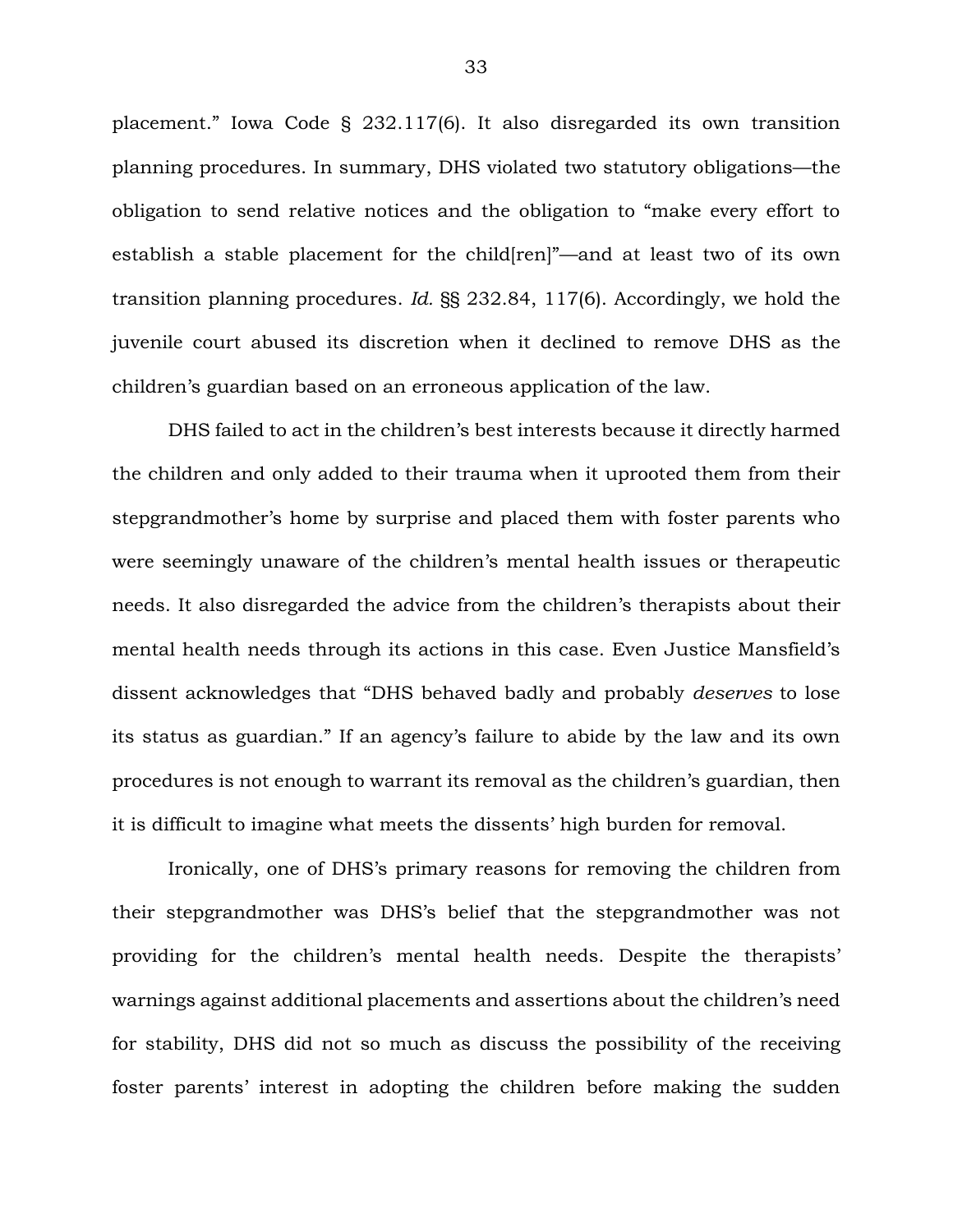change to the children's placement. The need for a permanent home is one of "the defining elements in a child's best interests," and DHS failed to act accordingly in this case. *In re J.E.*, 723 N.W.2d 793, 802 (Iowa 2006) (Cady, J., concurring specially). Essentially, when it comes to the needs of the children, DHS took the "do as we say, not as we do" approach. It is unfortunate that the dissents do not hold DHS to the same standard that it expected the stepgrandmother to meet.

With that said, we do not treat this removal as a custody battle between DHS and the stepgrandmother as competing possible guardians. The children have been out of their stepgrandmother's care for almost a year, and the appellate record does not indicate whether their current foster home is willing to adopt the children or inform us of what has transpired since DHS presumably sent relative notices. It would certainly not be in the children's best interests for us to simply order that the juvenile court appoint the stepgrandmother as guardian when we have no information about what has transpired in the past year since this appeal commenced. Such an important decision demands a thorough consideration of the situation as it exists today, not as it existed when this appeal started.

Therefore, we reverse and remand for the juvenile court to remove DHS as guardian and appoint a suitable new guardian upon assessing the children's best interests. The dissents' focus on whether there is a suitable candidate for guardian other than the stepgrandmother overlooks the existence of at least one capable legal guardian for the children in the GAL, who has been involved in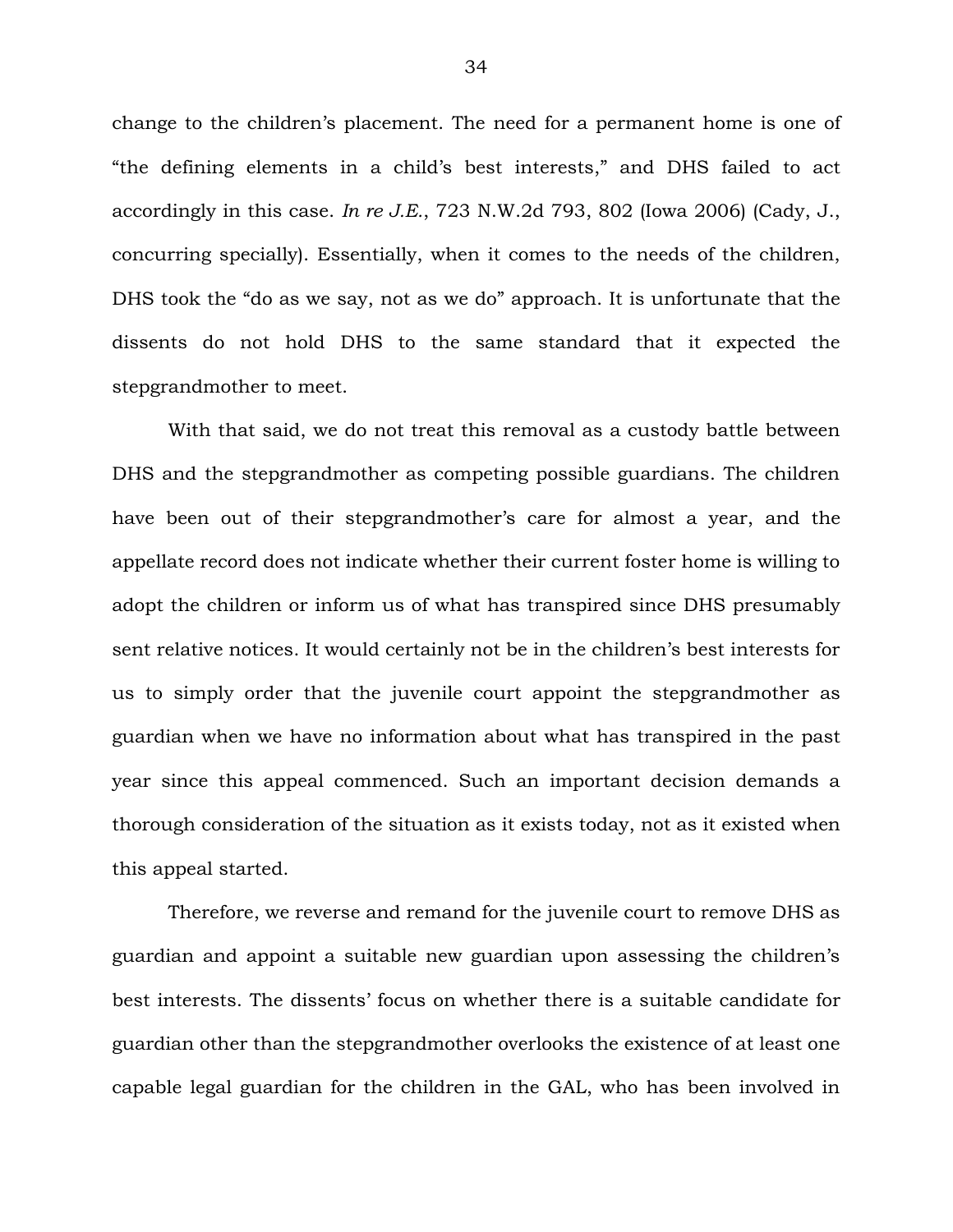these children's lives since their first removal in 2018. *See* Iowa Code § 232.117(3)(*c*) (authorizing the juvenile court to transfer guardianship to any "other suitable person"). Overall, we trust that the juvenile court will assess the available guardians and choose wisely.

Finally, we close with a reminder to the juvenile court and DHS that DHS is still required to "obtain a judicial determination that it has made reasonable efforts to finalize the permanency plan that is in effect" "at least once every twelve months thereafter while the child[ren] [are] in foster care" to receive federal funding for the children. *See* 45 C.F.R. § 1356.21(b)(2)(i) (2020). Although no longer guardian, DHS's obligations as an agency to these children who have not yet achieved permanency remain by statute.

#### **IV. Conclusion.**

For the foregoing reasons, we vacate the decision of the court of appeals, reverse the juvenile court's order, and remand for further proceedings consistent with this opinion.

# **DECISION OF COURT OF APPEALS VACATED; JUVENILE COURT JUDGMENT REVERSED AND REMANDED.**

Appel, Waterman, and Oxley, JJ., join this opinion. Mansfield, J., files a dissenting opinion, in which McDonald and McDermott, JJ., join. McDonald, J., files a dissenting opinion, in which Mansfield and McDermott, JJ, join.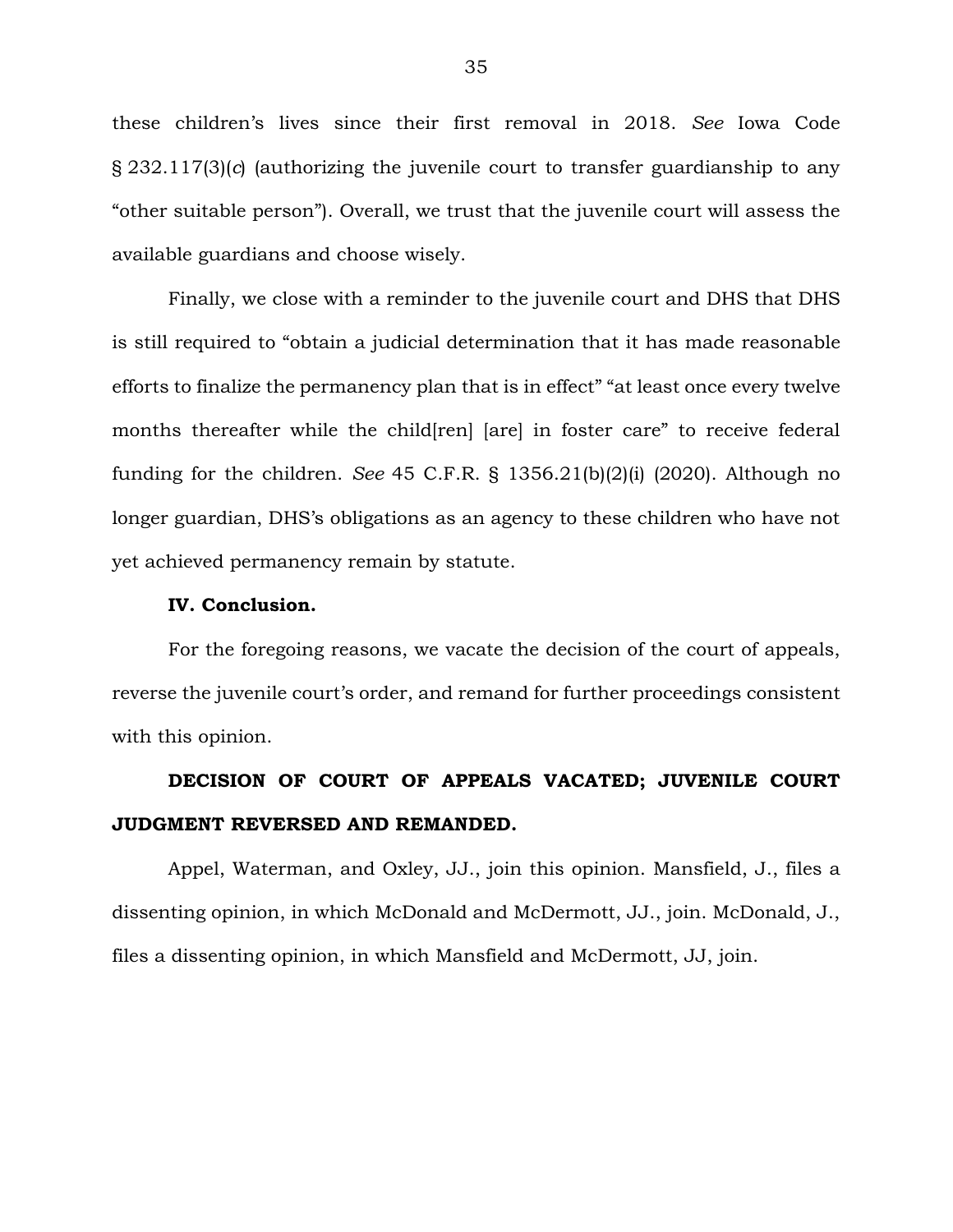### **MANSFIELD, Justice (dissenting).**

I respectfully dissent. The majority opinion does a very good job of showing that the Department of Human Services (DHS) bungled the July 26, 2021 removal of K.J.D. and K.T.D. from their stepgrandmother. It does a less good job of following the statute, Iowa Code section 232.118(1) (2021). It does an even less good job of giving appropriate deference to the fact-findings made by the experienced juvenile judge who heard this case.

Because I agree with the juvenile court and the court of appeals that it was not in the best interests of K.J.D. and K.T.D. at the time of the hearing to remove DHS as guardian and substitute the stepgrandmother or another relative, I would affirm.

## **I. The Juvenile Court Properly Made the Best Interests Determination as of the Time of the Hearing.**

Iowa Code 232.118(1) provides,

Upon application of an interested party or upon the court's own motion, the court having jurisdiction of the child may, after notice to the parties and a hearing, remove a court-appointed guardian and appoint a guardian in accordance with the provisions of section 232.117, subsection 3.

This section offers no *substantive* guidance for the juvenile court, but *procedurally* it clearly contemplates a hearing, after which the juvenile court may simultaneously remove the existing guardian and appoint another guardian.

On the subject of substantive standards, the court of appeals has observed, "The statute also does not set forth criteria for removal of a guardian. In the absence of statutory criteria, this court has examined the reasonableness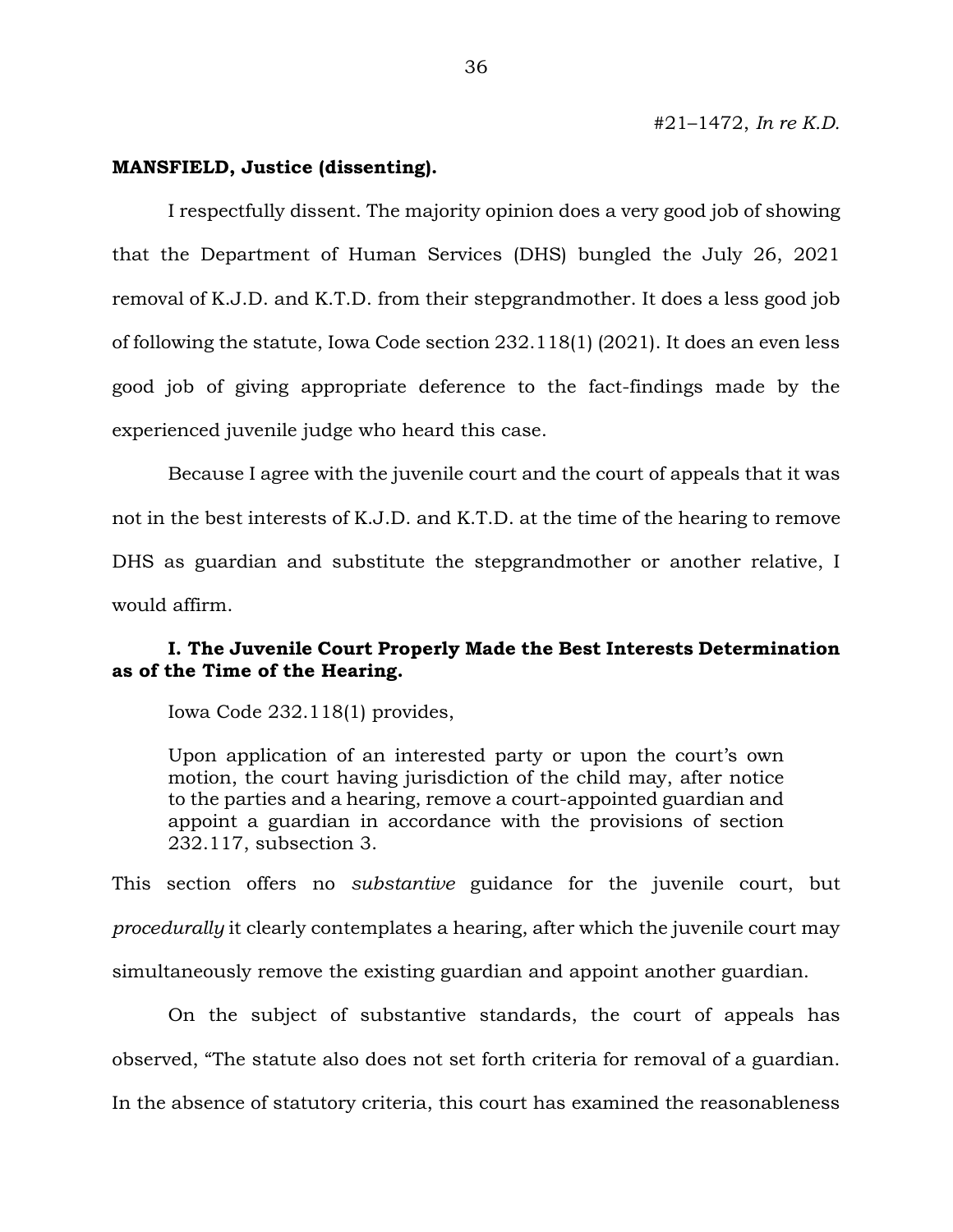of the current guardian's actions and the best interests of the child." *In re N.V.*, 877 N.W.2d 146, 150 (Iowa Ct. App. 2016) (citation omitted). This is a logical approach, and the majority endorses it on paper but doesn't follow it in reality.

Best interests of the child should be decided at the time of the hearing. *See In re Marriage of Dawkins*, 285 N.W.2d 8, 9 (Iowa 1979) ("Some question was raised in this case whether the court must confine itself to circumstances existing at the time the petition for modification was filed or whether it could consider all facts up to the time of hearing. We believe the latter is the correct view, and we now adopt it as the rule in such cases."); *In re D.M.J.*, 780 N.W.2d 243, 245 (Iowa Ct. App. 2010) (explaining that grounds for termination must exist at the time of termination, not when the petition was filed).

However, the majority focuses not on the children's best interests *at the time of* the section 232.118 hearing, which is the relevant inquiry, but instead on whether the specific act of removal of the children from the stepgrandmother served their best interests at that moment. This collapses the two factors reasonableness of DHS's actions and best interests of the children—into one. I disagree with what the majority has done. We should be looking at the overall best interests of the children as of the guardianship hearing, which is exactly what the juvenile court did here.

The majority's approach also leads it into a curious remand order. The guardian ad litem and the stepgrandmother sought an order removing DHS as guardian *and making the stepgrandmother guardian*. But the majority gives them only a half a loaf. It orders DHS removed while not deciding who should replace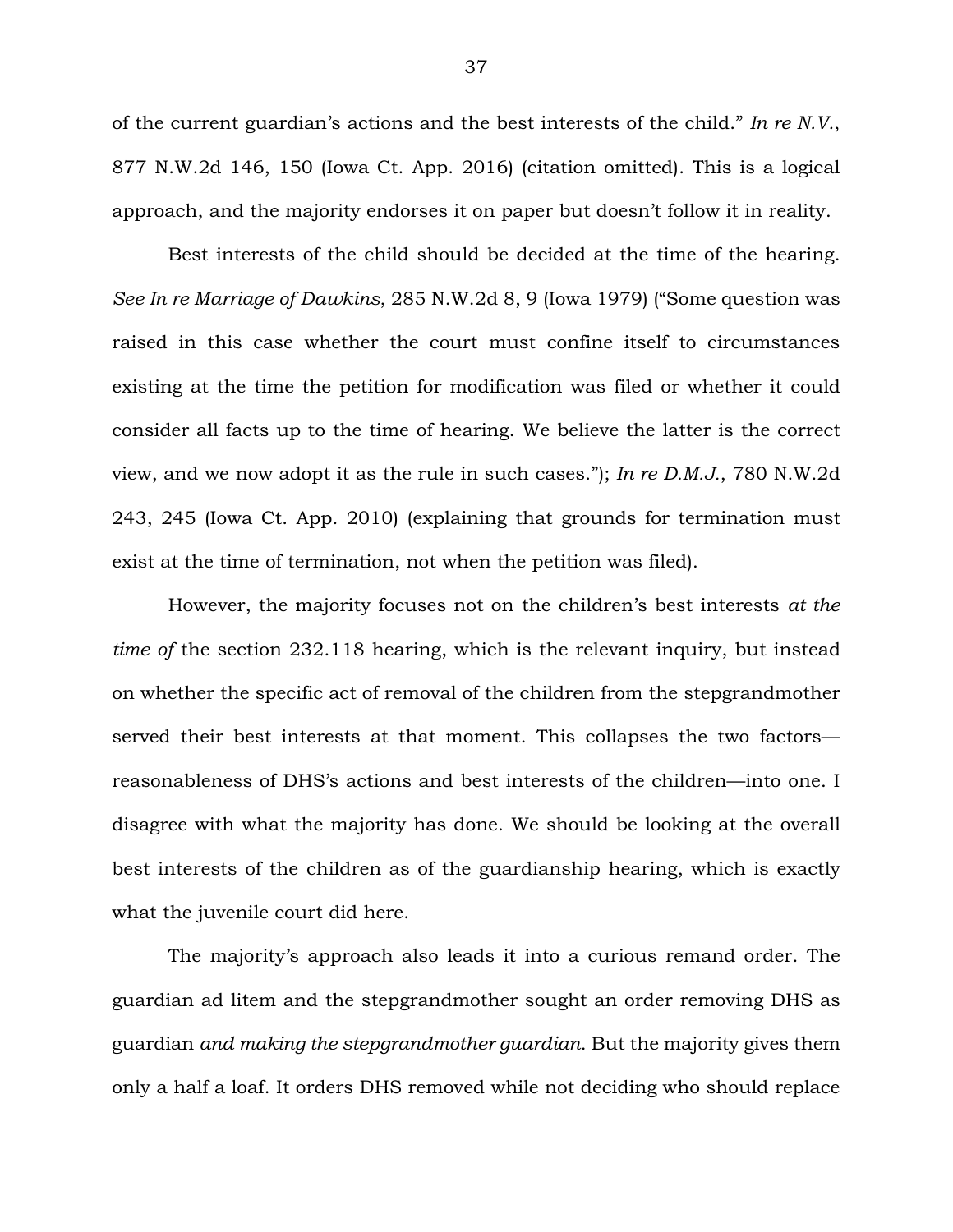DHS. Instead, it directs the juvenile court, on remand, to appoint anyone but DHS. This isn't contemplated by the statute, which couples removal of an existing guardian with appointment of a new one. The two decisions ought to be made together. How can you assess the best interests of the children in a guardianship situation without knowing who the new guardian might be? Instead, my colleagues force the juvenile court to immediately choose a private guardian who will have custody and control of the children, regardless of whether there exists a suitable candidate to be such a guardian.

## **II. The Juvenile Court Made Thorough and Careful Fact-Findings Which Should Be Given Deference.**

In concluding that the best interests of the children did not warrant a change of guardianship, the juvenile court found that the stepgrandmother's "care was lacking in terms of the children's mental health care, her judgment in setting and maintaining boundaries, and providing for educational and developmental services and stability."<sup>6</sup>

These findings, to which we owe deference, are supported by the record. *See In re Z.K.*, 973 N.W.2d 27, 32 (Iowa 2022) ("We are not bound by the juvenile court's findings of fact, but we do give them weight, especially in assessing the credibility of witnesses." (quoting *In re D.W.*, 791 N.W.2d 703, 706 (Iowa 2010))).<sup>7</sup>

 $\overline{a}$ 

<sup>6</sup>The juvenile court added that "[i]t is also not in the children's best interest for the court to place the children in the guardianship of an adult relative yet to be identified." Its order noted specific concerns with other adult relatives with whom the children had been spending time.

<sup>7</sup>The juvenile court made a specific credibility finding adverse to the stepgrandmother, namely, that her "motivation . . . seems to be [to] gain custody of the children regardless of whether she must be deceptive to do so."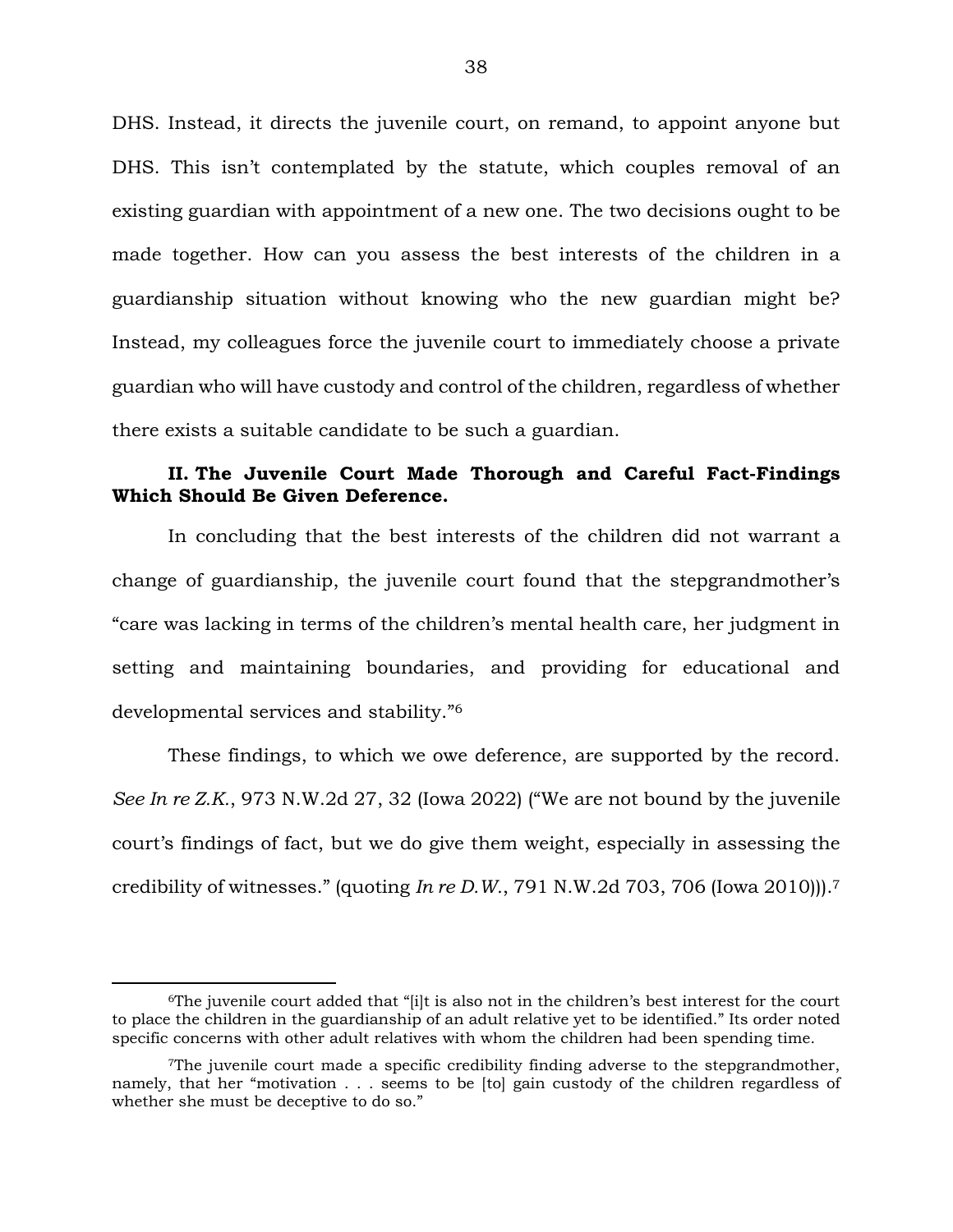The juvenile court order is impressive in the care and detail with which it was written. Let me try to summarize a few points.

Both children had a large number of missed or canceled therapy appointments. This occurred even though the appointments were being held virtually; all the stepgrandmother had to do was to log in. The stepgrandmother claimed that after she became aware that it was a "problem" for the children to miss therapy, the only sessions the children missed were due to "technical difficulties with the equipment." The technical difficulties excuse seems implausible given the large number of missed appointments. It also begs the question why the stepgrandmother, who had a background as a nurse, would have thought it was acceptable for the children to miss so much therapy in the first place.<sup>8</sup>

K.J.D. missed eleven out of twenty-four appointments. The stepgrandmother acknowledged she "didn't see eye to eye sometimes" with K.J.D.'s therapist. K.J.D.'s therapist reported that following the removal of K.J.D. to a foster family the appointments were able to occur in person.

K.T.D.'s therapist also reported multiple missed appointments while the children were with the stepgrandmother. She noted,

Since entering foster care [K.T.D.] has been able to attend in person therapy. This had not been an option previously due to her grandmother's mobility concerns. [K.T.D.] has done well in person and has been more open and engaged in person. A consistent theme has emerged in [K.T.D.]'s play as well. [K.T.D.] has created multiple narratives where her grandmother is "always in bed" due to her bad

 $\overline{a}$ 

<sup>8</sup>The stepgrandmother testified she is no longer employed and receives disability payments.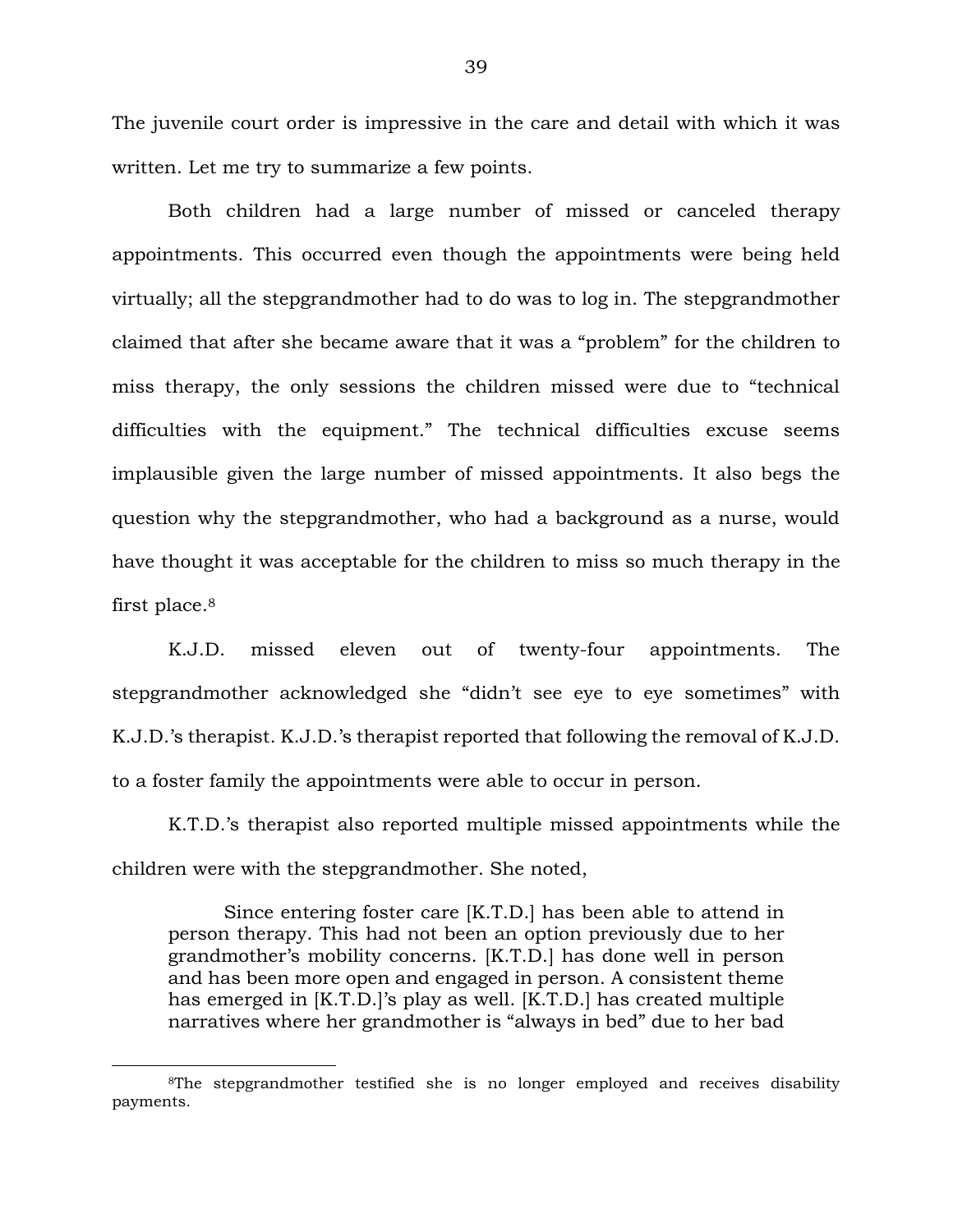foot. . . . It should be noted that it was the observation of this therapist that each time a telehealth session began or ended Grandma was in her bed and [K.T.D.] came to her for assistance.

As for maintaining boundaries, the juvenile court pointed out that the stepgrandmother allowed the daughters of her daughter-in-law to stay with her, K.J.D., and K.T.D. after the daughter-in-law had been charged with child endangerment and drug related charges and a no-contact order had been entered. Their stay wasn't disclosed to DHS, even though the criminal case began because the two daughters had been found smoking marijuana.

The juvenile court also observed that the stepgrandmother allowed K.J.D. and K.T.D. to spend considerable time, including overnight visits, at their paternal grandmother's home during the spring and summer of 2021. These visits occurred even though the children's father was living there, had unresolved domestic violence and drug issues, and had an outstanding warrant for his arrest. The DHS worker testified she didn't know that these visits were occurring until the time of the guardianship hearing. The stepgrandmother testified otherwise, but the juvenile court found her testimony not credible.

Lastly, regarding school, it is undisputed that the stepgrandmother had not enrolled K.J.D. in any kind of school for the 2020–2021 school year, even virtual school, although she had turned five before the beginning of the year. The stepgrandmother testified that K.J.D. "was behind academically, and socially, she wasn't ready for that." The juvenile court acknowledged that DHS had some responsibility for this situation, but it rightly noted that the stepgrandmother's testimony "sheds light on [her] approach to parenting the children." As the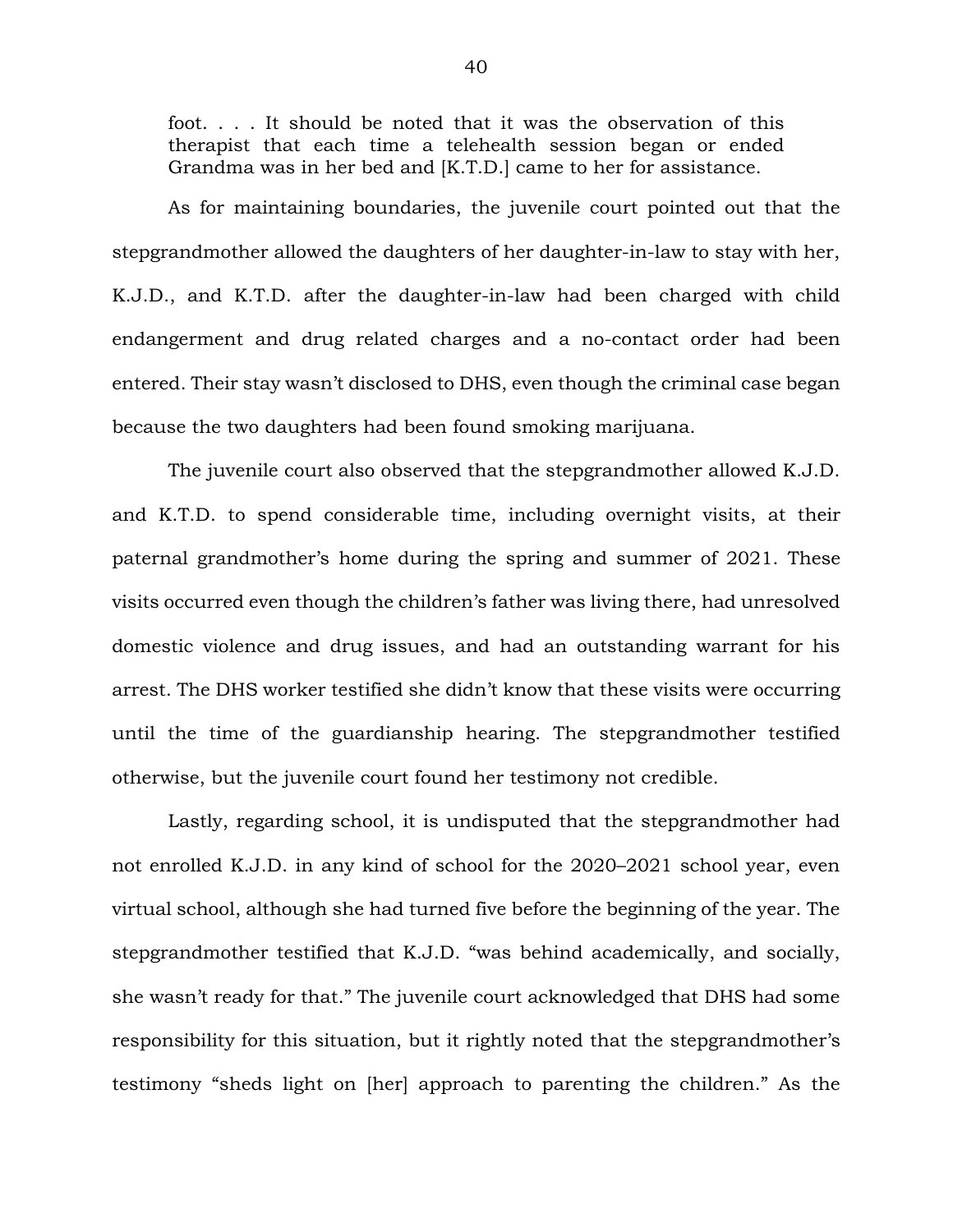juvenile court put it, "[I]f [K.J.D.] seemed academically and socially delayed a structured educational setting is what she needed."

The juvenile court concluded,

It is not in the children's best interest to place them in the guardianship and custody of [the stepgrandmother]. [The stepgrandmother] has not shown that she is in the best position to act as the children's decisionmaker or person vested with meeting their permanency needs. Despite eighteen months of placement with [the stepgrandmother] with the supervision and support of DHS, inhome workers, and juvenile court, deficits in [the stepgrandmother]'s ability to meet the children's needs for consistency, stability, and mental health care persisted. There were shortfalls in her judgment as caregiver. [The stepgrandmother] continues to be dependent on other family members to care for the children. Every parent or grandparent who cares for children full time needs help—often. The problem here is that the people [the stepgrandmother] relies upon have their own deficits in safety, judgment, and setting boundaries. Further, [the stepgrandmother] doesn't just rely on these individuals, . . . she depends on them.

DHS behaved badly and probably *deserves* to lose its status as guardian.

But "[j]uvenile law is not a fault-based edifice like tort law." *In re A.B.*, 956 N.W.2d

162, 169 (Iowa 2021) (quoting *In re Z.P.*, 948 N.W.2d 518, 523 (Iowa 2020)).

Because we must consider what is best for the children, and afford proper

deference to the juvenile court that oversaw this case from start to finish, I would

affirm.

McDonald and McDermott, JJ., join this dissent.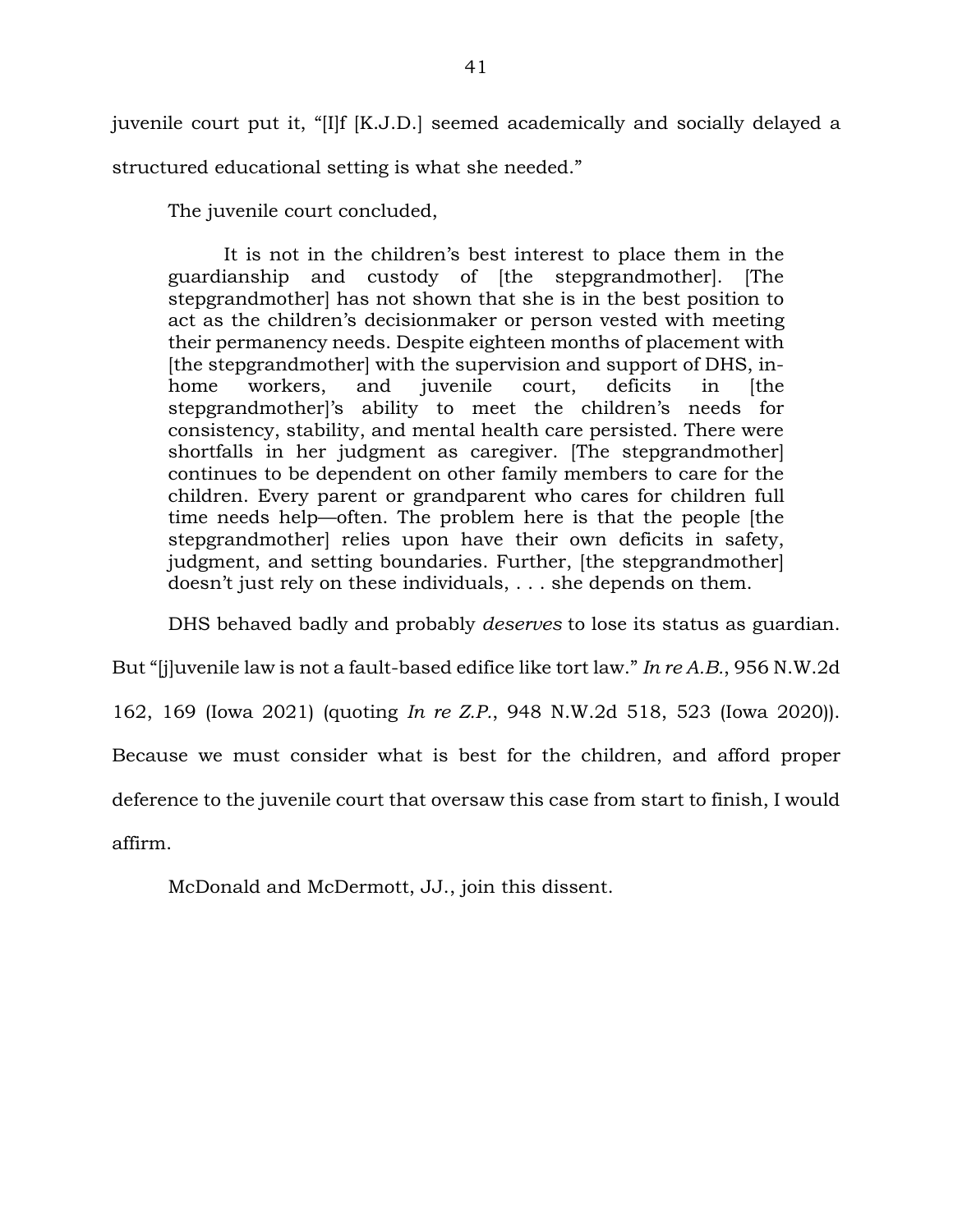### **McDONALD, Justice (dissenting).**

Under an abuse of discretion standard, this court must affirm the district court's discretionary ruling absent a firm and definite conviction the ruling is " 'beyond the pale of reasonable justification under the circumstances' presented—a decision so flawed and prejudicial to the administration of justice that this court must provide relief." *See In re 2018 Grand Jury of Dallas Cnty.*, 939 N.W.2d 50, 66–67 (Iowa 2020) (McDonald, J., concurring in part and dissenting in part) (quoting *Harman v. Apfel*, 211 F.3d 1172, 1175 (9th Cir. 2000)). Stated differently, this court must affirm a discretionary ruling unless the district court "exercised its discretion on 'grounds or for reasons clearly untenable or to an extent clearly unreasonable.' " *In re J.A.L.*, 694 N.W.2d 748, 751 (Iowa 2005) (quoting *State v. Maghee*, 573 N.W.2d 1, 5 (Iowa 1997)). The appellants have not established the district court's decision to deny their motion to remove the Iowa Department of Human Services (department) as guardian for these children was beyond the pale of reasonable justification or for reasons clearly untenable. Therefore, I respectfully dissent.

Because we are an appellate court rather than part of the executive branch, it is not our role to dictate how the department should be managed. Taking on that role would be both unfair and unjudicial. The department frequently is faced with difficult circumstances and frequently is forced to pick the least-bad alternative in trying to do what is in the best interest of the children under its supervision. It is not the judicial branch's function to micromanage the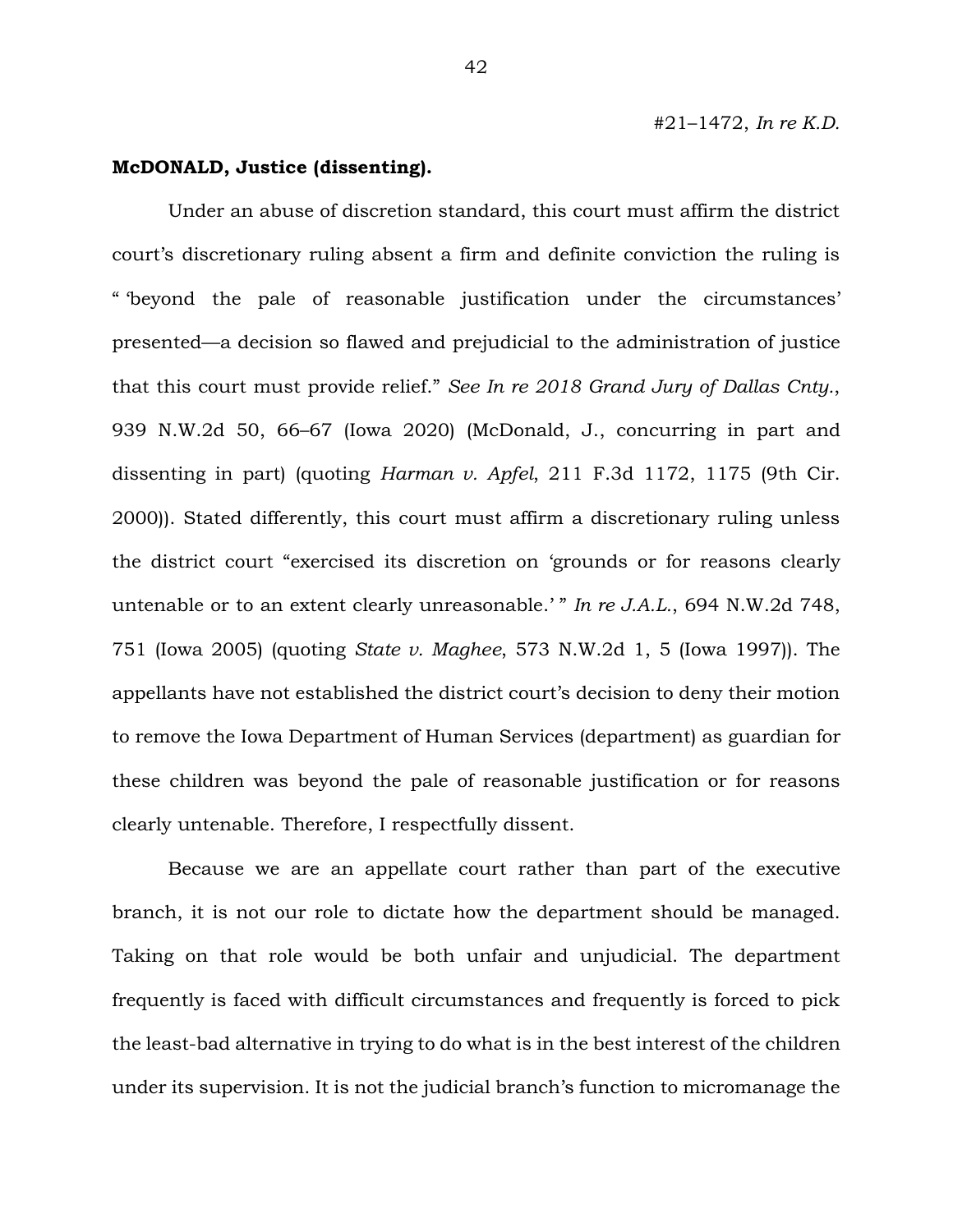department's conduct as guardian in navigating these fraught and difficult situations. Courts are not empowered to replace a guardian because of mere disagreement with the guardian's placement decision. *See In re J.H.*, No. 20– 0081, 2020 WL 2988758, at \*8 (Iowa Ct. App. June 3, 2020) (Ahlers, J., specially concurring); *In re T.J.M.*, No. 18–1390, 2018 WL 5840806, at \*5 (Iowa Ct. App. Nov. 7, 2018) (stating a court's mere disagreement with the department's placement decisions is not a basis for removal of the department as guardian). Instead, courts should intervene only where the department as guardian has so failed in the discharge of its duties that a new guardian must be appointed. *See In re J.H.*, 2020 WL 2988758, at \*9–11. The proper judicial role in these cases is to afford the guardian discretion to act within the wide parameters established by law.

On a fair evaluation of the evidence, the appellants failed to show the department acted outside the parameters of its discretion as established by law and so failed in the discharge of its duties that a new guardian should have been appointed. On the contrary, a fair evaluation of the evidence shows the department acted in the best interest of the children in a difficult situation. Rather than rehashing all of the evidence here, I simply quote the conclusion from the more balanced decision of the court of appeals:

Still, we reach the same conclusion as the juvenile court—the DHS was acting in the children's best interests by placing priority on the children's mental health and educational needs when searching for a permanent placement. The record does not support the assertion by White and [C.H.] that by removing the girls from their grandmother's care, the DHS has cut[] off their ties to extended family. In fact, [C.H.] has had visitation since their removal. In sum, the unreasonable actions by the DHS did not undermine its core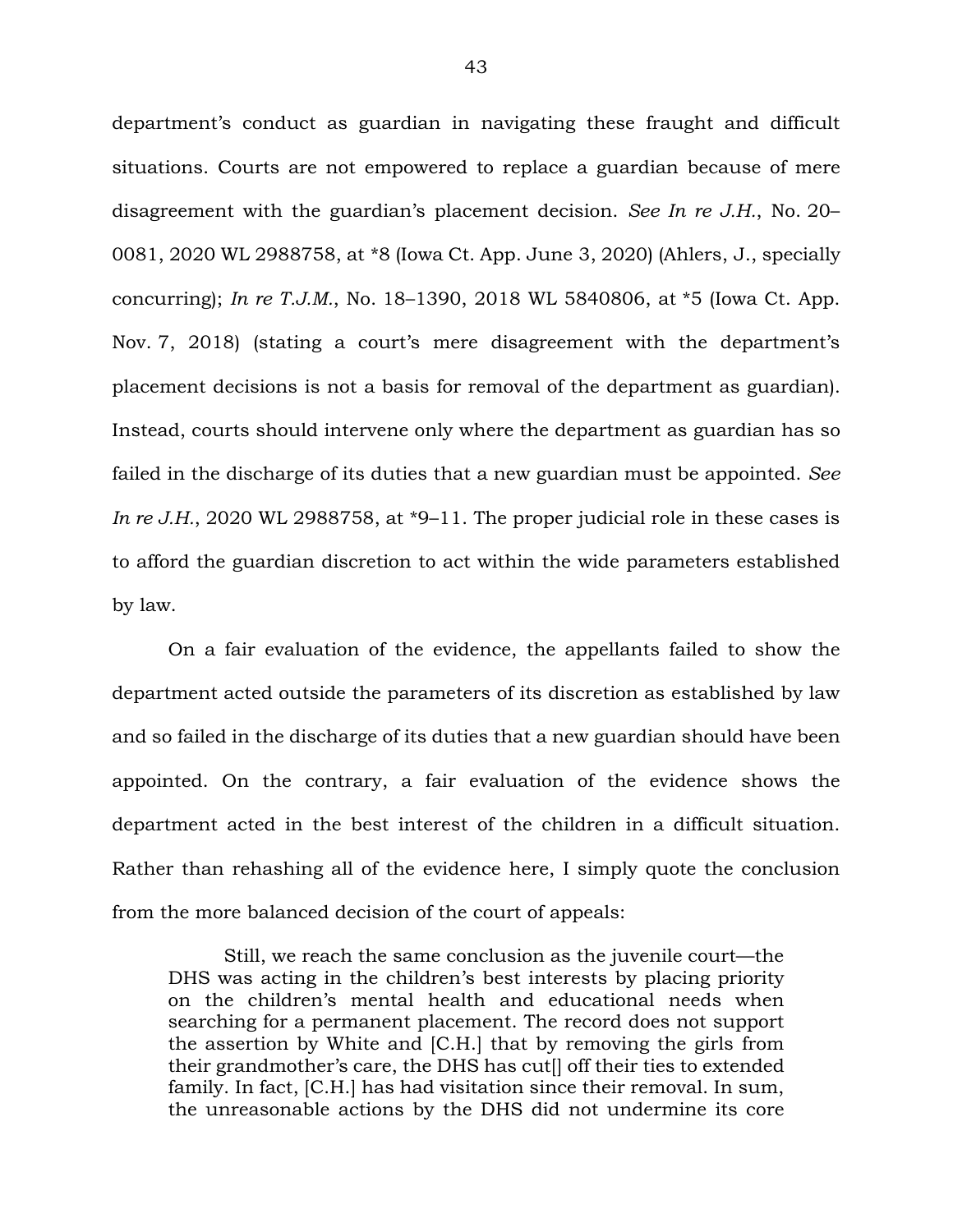mission of "looking out for [the children's] best interests." *See* [*In re E.G.*, 745 N.W.2d 741, 744 (Iowa Ct. App. 2007)]; *see also In re R.S.*, No. 15–1244, 2015 WL 5578273, at \*2 (Iowa Ct. App. Sept. 23, 2015) (finding DHS action was "reasonable, responsible, and in the child's best interests" despite trauma caused by removal of child from foster family, with whom the child had bonded).

. . . .

Despite concluding that the DHS acted unreasonably at times, we must consider the overall best interests of the children. At the time of the hearing, the children had been with the new foster family for about a month. The children's therapists reported their consistent attendance and noted that they could hold sessions in person, something that was impossible when the children lived with [C.H.], who lived farther away and had her own mobility issues. Hasley reported [K.T.D.] was happy to be attending daycare, and she hoped it would promote more positive social-emotional development. Helleso reported [K.J.D.] felt secure and connected to her current living arrangement. She was enrolled in kindergarten and enjoying it. Viso testified the girls were "thriving." The record offers no information that a different placement would be better for their short- or long-term nurturing and growth. It may be true, as White and [C.H.] point out, that no other relative placements have been identified because the DHS did not send the notices during the CINA case. But the existing record shows no other permanent placement options. So it is in the girls' best interests for the DHS to remain as guardian and custodian.

(Fourth alteration in original.)

In my view, the juvenile court correctly denied the application to remove the department as guardian. More important, for the purposes of the actual issue presented in this case, I cannot conclude the district court's decision to deny the application to remove the department as guardian constituted an abuse of discretion. Eleven judges, including the district court, have looked at the application to remove the department as guardian for these children. Six of the eleven judges (the district court, two judges on the court of appeals, and the three dissenters here) that have looked at the file have concluded the department